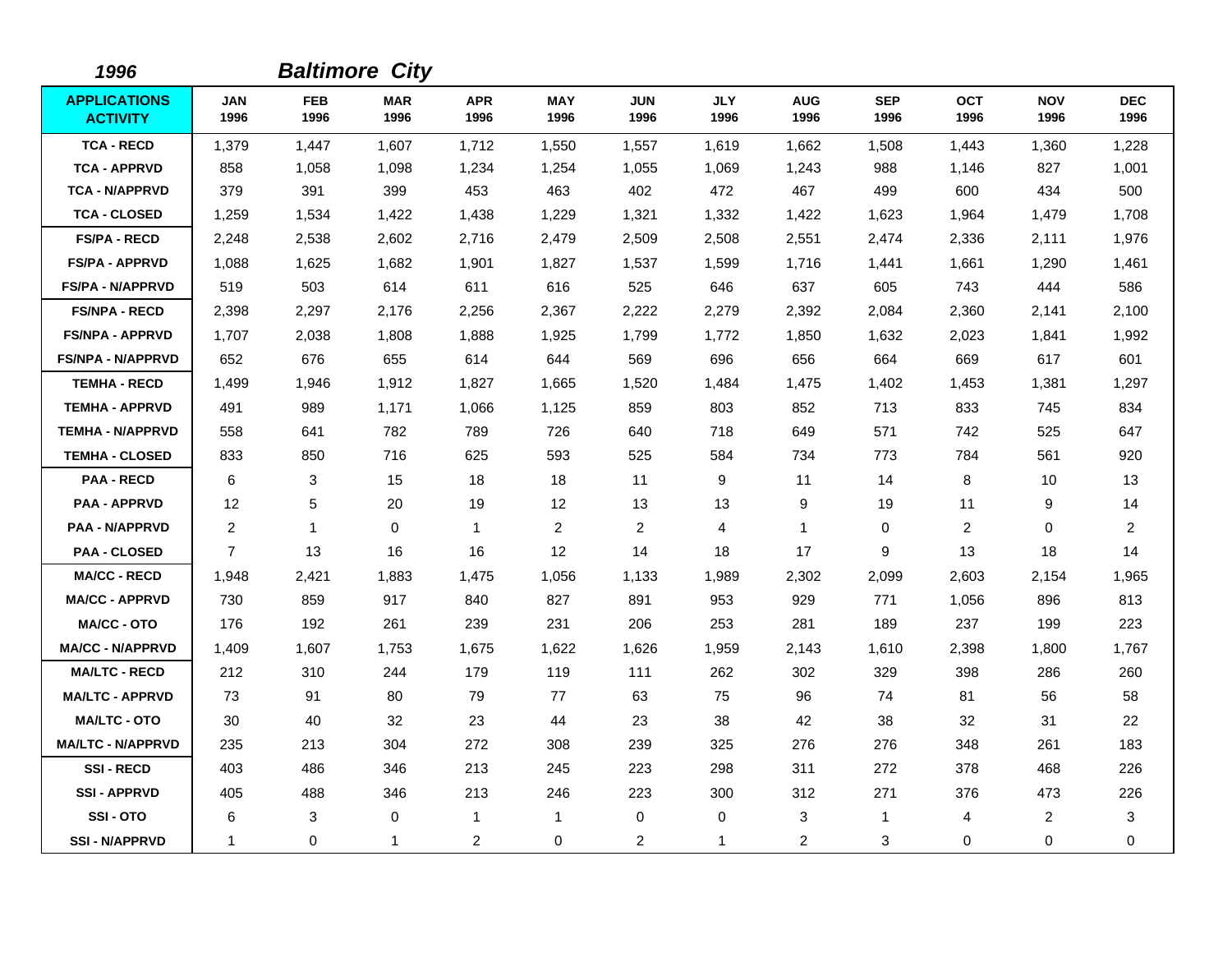| 1996                             |                    |                    | <b>Baltimore City</b> |                    |                    |                    |                    |                    |                    |                    | TCA, TDAP, FS and PAA financial data: (x 1,000) |                    |
|----------------------------------|--------------------|--------------------|-----------------------|--------------------|--------------------|--------------------|--------------------|--------------------|--------------------|--------------------|-------------------------------------------------|--------------------|
| <b>CASELOAD</b><br><b>COUNTS</b> | <b>JAN</b><br>1996 | <b>FEB</b><br>1996 | <b>MAR</b><br>1996    | <b>APR</b><br>1996 | <b>MAY</b><br>1996 | <b>JUN</b><br>1996 | <b>JLY</b><br>1996 | <b>AUG</b><br>1996 | <b>SEP</b><br>1996 | <b>OCT</b><br>1996 | <b>NOV</b><br>1996                              | <b>DEC</b><br>1996 |
| <b>TCA - CASE/PAID</b>           | 36,232             | 36,066             | 35,694                | 35,438             | 35,355             | 35,082             | 34,829             | 34,605             | 34,082             | 33,627             | 32,599                                          | 31,997             |
| <b>TCA - ADULT/RECIP</b>         | 30,250             | 30,082             | 29,700                | 29,272             | 29,103             | 28,182             | 28,845             | 27,927             | 27,393             | 26,960             | 26,187                                          | 25,851             |
| <b>TCA - CHILD/RECIP</b>         | 68,553             | 68,251             | 67,572                | 67,018             | 66,767             | 65.114             | 66,802             | 65,385             | 64,389             | 63,548             | 61,737                                          | 60,932             |
| <b>TCA - TOTAL/RECIP</b>         | 98,803             | 98,333             | 97,272                | 96,290             | 95,870             | 93,296             | 95,647             | 93,312             | 91,782             | 90,508             | 87,924                                          | 86,783             |
| <b>TCA - NET/EXPEND</b>          | \$11,601.3         | \$11,560.9         | \$11,504.2            | \$11,351.4         | \$11,273.7         | \$10,937.8         | \$11,378.0         | \$10,943.1         | \$10,753.1         | \$10,446.4         | \$10,040.5                                      | \$9,903.9          |
| <b>FS/PA - H/HOLD CERT</b>       | 35,719             | 35,461             | 35,015                | 35,173             | 35,140             | 34,968             | 34,928             | 34,798             | 34,286             | 33,970             | 33,146                                          | 32,826             |
| <b>FS/PA - H/HOLD PART</b>       | 35,394             | 34,984             | 35,009                | 34,730             | 34,799             | 34,665             | 34,590             | 34,195             | 33,892             | 33,359             | 32,489                                          | 32,697             |
| <b>FS/PA - INDVD PART</b>        | 91,349             | 90,509             | 89,587                | 88,348             | 87,854             | 87,153             | 86,370             | 85,383             | 84,376             | 83,144             | 80,748                                          | 81,199             |
| <b>FS/NPA - H/HOLD CERT</b>      | 36,153             | 36,400             | 36,252                | 35,871             | 35,166             | 34,720             | 34,219             | 33,764             | 33,337             | 33,505             | 33,298                                          | 33,775             |
| <b>FS/NPA - H/HOLD PART</b>      | 33,789             | 33,497             | 33,468                | 32,855             | 32,297             | 31,579             | 31,364             | 30,967             | 30,826             | 30,651             | 30,379                                          | 31,108             |
| <b>FS/NPA - INDVD PART</b>       | 62,798             | 62,276             | 62,150                | 61,405             | 60,795             | 59,989             | 60,121             | 59,551             | 59,488             | 59,164             | 58,742                                          | 60,207             |
| <b>FS/TOTAL - ISSUED</b>         | \$13,869.4         | \$13,693.1         | \$13,670.7            | \$13,558.0         | \$13,419.6         | \$13,298.2         | \$13,244.0         | \$13,130.9         | \$12,954.4         | \$13,108.3         | \$12,631.6                                      | \$12,423.2         |
| <b>GPA/PW - CASE/PAID</b>        | 240                | 259                | 267                   | 249                | 621                | 222                | 258                | 240                | 229                | 229                | 207                                             | 207                |
| <b>TEMHA - CASE/PAID</b>         | 314                | 5,578              | 6,514                 | 7,208              | 7,809              | 7,811              | 8,818              | 8,749              | 8,680              | 8,714              | 8,656                                           | 8,870              |
| <b>TEMHA - RECIP</b>             | 314                | 5,578              | 6,514                 | 7,209              | 7,809              | 7,811              | 8,818              | 8,749              | 8,680              | 8,715              | 8,656                                           | 8,870              |
| <b>TEMHA - NET/EXPEND</b>        | $(\$242.7)$        | \$271.0            | \$518.7               | \$520.1            | \$438.5            | \$1,031.0          | \$419.6            | \$344.5            | \$1,035.6          | \$856.6            | \$460.9                                         | \$957.6            |
| <b>PAA - CASE/PAID</b>           | 556                | 551                | 561                   | 562                | 559                | 563                | 564                | 549                | 539                | 537                | 540                                             | 551                |
| <b>PAA - RECIP</b>               | 556                | 551                | 561                   | 562                | 559                | 563                | 564                | 549                | 539                | 537                | 540                                             | 551                |
| <b>PAA - NET/EXPEND</b>          | \$179.7            | \$179.7            | \$187.9               | \$186.6            | \$176.7            | \$183.3            | \$188.4            | \$176.0            | \$184.6            | \$175.7            | \$167.8                                         | \$180.3            |
| <b>MA\CC - CUC</b>               | 21.344             | 21,440             | 21.783                | 21.514             | 21,437             | 21,323             | 20.779             | 20,877             | 21,348             | 21,498             | 21,707                                          | 22,107             |
| <b>MA\CC - SPEND DOWN</b>        | 23                 | 36                 | 45                    | 31                 | 35                 | 30                 | 37                 | 41                 | 19                 | 27                 | 34                                              | 25                 |
| <b>MAILTC - CUC</b>              | 4,428              | 4,217              | 4.239                 | 4,228              | 4,125              | 4.115              | 4.159              | 4,207              | 4,283              | 4,378              | 4,435                                           | 4,469              |
| <b>MAILTC - SPEND DOWN</b>       | $\Omega$           | 0                  | $\overline{2}$        | 0                  | 0                  | 0                  | 0                  | $\mathbf{1}$       | $\Omega$           | 0                  | $\mathbf{1}$                                    | 0                  |
| <b>SSI-CUC</b>                   | 35,256             | 35,639             | 35,824                | 36,004             | 36,460             | 36,719             | 36,940             | 36,889             | 36,871             | 37,096             | 37,438                                          | 37,052             |
| <b>TCA - RECONS</b>              | 5.758              | 7,150              | 6.672                 | 6.100              | 5,688              | 5.389              | 5,753              | 6,439              | 6.000              | 6,250              | 4,635                                           | 5,207              |
| <b>PAA - RECONS</b>              | 0                  | $\overline{2}$     | 5                     | 50                 | 52                 | 33                 | 38                 | 37                 | 41                 | 57                 | 27                                              | 20                 |
| <b>PA/FS - RECONS</b>            | 4,803              | 5,836              | 5,514                 | 5,046              | 4,812              | 4,427              | 4,743              | 5,232              | 4,836              | 5,002              | 3,946                                           | 4,592              |
| <b>NPA/FS - RECONS</b>           | 3,105              | 3,926              | 4,124                 | 4,218              | 4,230              | 4,046              | 3,979              | 4,093              | 3,853              | 3,864              | 3,112                                           | 3,671              |
| <b>MA/CC - RECONS</b>            | 772                | 977                | 912                   | 888                | 917                | 1,068              | 1,571              | 670                | 701                | 944                | 727                                             | 849                |
| <b>MA/LTC - RECONS</b>           | 158                | 120                | 201                   | 189                | 335                | 192                | 142                | 189                | 176                | 148                | 87                                              | 109                |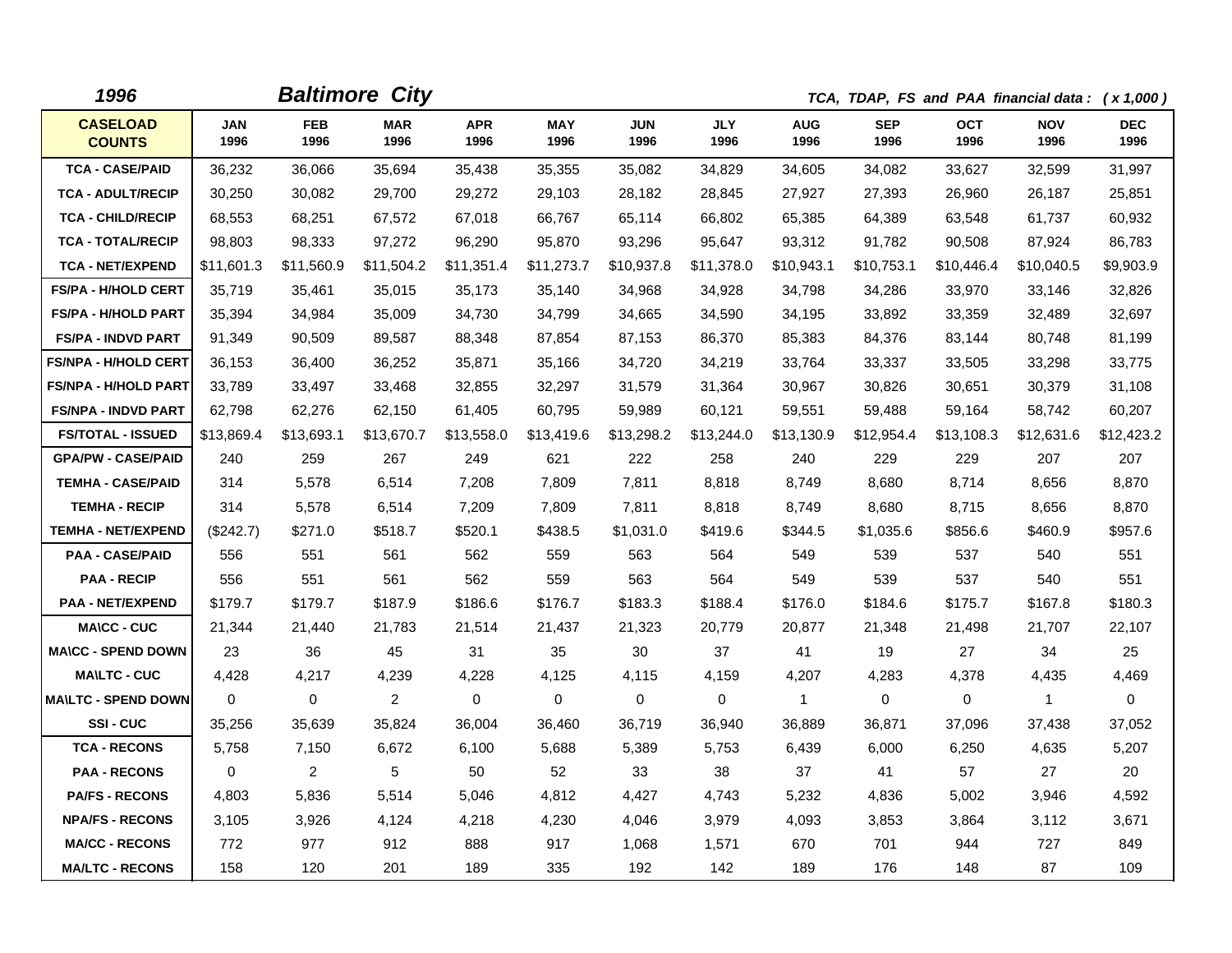| 1997                                   |                    |                    | <b>Baltimore City</b> |                    |                    |                    |                    |                    |                    |                    |                    |                    |
|----------------------------------------|--------------------|--------------------|-----------------------|--------------------|--------------------|--------------------|--------------------|--------------------|--------------------|--------------------|--------------------|--------------------|
| <b>APPLICATIONS</b><br><b>ACTIVITY</b> | <b>JAN</b><br>1997 | <b>FEB</b><br>1997 | <b>MAR</b><br>1997    | <b>APR</b><br>1997 | <b>MAY</b><br>1997 | <b>JUN</b><br>1997 | <b>JLY</b><br>1997 | <b>AUG</b><br>1997 | <b>SEP</b><br>1997 | <b>OCT</b><br>1997 | <b>NOV</b><br>1997 | <b>DEC</b><br>1997 |
| <b>TCA - RECD</b>                      | 1,565              | 1,247              | 1,389                 | 1,420              | 1,585              | 1,395              | 1,398              | 1,580              | 1,500              | 1,721              | 1,309              | 1,557              |
| <b>TCA - APPRVD</b>                    | 941                | 876                | 1,013                 | 947                | 1,178              | 993                | 1,039              | 1,053              | 997                | 1,210              | 895                | 1,300              |
| <b>TCA - N/APPRVD</b>                  | 507                | 450                | 450                   | 437                | 474                | 404                | 532                | 490                | 569                | 522                | 429                | 521                |
| <b>TCA - CLOSED</b>                    | 1,511              | 1,442              | 1,531                 | 1,705              | 1,170              | 1,132              | 1,210              | 1,148              | 1,324              | 1,444              | 1,219              | 1,621              |
| <b>FS/PA - RECD</b>                    | 2,451              | 2,159              | 2,226                 | 2,314              | 2,112              | 1,964              | 1,893              | 2,058              | 1,961              | 1,704              | 1,284              | 1,462              |
| <b>FS/PA - APPRVD</b>                  | 1,363              | 1,444              | 1,529                 | 1,486              | 1,509              | 1,253              | 1,301              | 1,216              | 1,181              | 1,338              | 1,128              | 1,302              |
| <b>FS/PA - N/APPRVD</b>                | 568                | 484                | 560                   | 507                | 548                | 479                | 598                | 468                | 630                | 562                | 379                | 348                |
| <b>FS/NPA - RECD</b>                   | 2,603              | 2,057              | 2,606                 | 2,200              | 2,222              | 2,028              | 2,038              | 2,237              | 2,311              | 3,186              | 2,944              | 3,641              |
| <b>FS/NPA - APPRVD</b>                 | 1,954              | 1,846              | 2,135                 | 2,004              | 1,962              | 1,666              | 1,851              | 1,680              | 1,883              | 2,766              | 2,717              | 3,195              |
| <b>FS/NPA - N/APPRVD</b>               | 652                | 686                | 696                   | 643                | 578                | 530                | 670                | 555                | 796                | 1,369              | 1,402              | 1,554              |
| <b>TEMHA - RECD</b>                    | 1,764              | 1,569              | 1,516                 | 1,502              | 1,450              | 1,356              | 1,214              | 1,303              | 1,333              | 1,467              | 1,351              | 1,593              |
| <b>TEMHA - APPRVD</b>                  | 862                | 976                | 950                   | 881                | 897                | 748                | 783                | 665                | 630                | 746                | 677                | 823                |
| <b>TEMHA - N/APPRVD</b>                | 644                | 583                | 695                   | 599                | 643                | 561                | 643                | 498                | 653                | 738                | 626                | 764                |
| <b>TEMHA - CLOSED</b>                  | 893                | 841                | 916                   | 978                | 914                | 922                | 851                | 745                | 835                | 778                | 434                | 689                |
| <b>PAA - RECD</b>                      | 18                 | 8                  | 8                     | 8                  | 8                  | 14                 | 9                  | 12                 | 5                  | 17                 | $\sqrt{5}$         | $\overline{7}$     |
| <b>PAA - APPRVD</b>                    | 5                  | 16                 | 13                    | $\overline{7}$     | 18                 | 19                 | 4                  | 18                 | 17                 | 19                 | 9                  | 13                 |
| PAA - N/APPRVD                         | $\Omega$           | 1                  | 5                     | $\mathbf 1$        | 0                  | $\mathbf{1}$       | $\mathbf{1}$       | $\mathbf{1}$       | 5                  | 5                  | $\boldsymbol{9}$   | 8                  |
| <b>PAA - CLOSED</b>                    | 11                 | 11                 | 24                    | 9                  | 17                 | 10                 | 19                 | 13                 | 15                 | 11                 | 0                  | 25                 |
| <b>MA/CC - RECD</b>                    | 2,674              | 2,115              | 2,496                 | 2,826              | 2,025              | 1,968              | 2,457              | 2,319              | 2,056              | 3,581              | 3,122              | 3,212              |
| <b>MA/CC - APPRVD</b>                  | 1,013              | 1,079              | 1,192                 | 1,141              | 1,026              | 1,072              | 991                | 925                | 834                | 1,105              | 988                | 1,080              |
| <b>MA/CC - OTO</b>                     | 227                | 268                | 294                   | 260                | 243                | 231                | 213                | 207                | 167                | 174                | 156                | 155                |
| <b>MA/CC - N/APPRVD</b>                | 2,463              | 2,608              | 2,418                 | 2,640              | 2,212              | 2,001              | 2,121              | 2,097              | 1,861              | 2,435              | 1,945              | 2,536              |
| <b>MA/LTC - RECD</b>                   | 327                | 222                | 292                   | 350                | 195                | 176                | 245                | 235                | 180                | 245                | 212                | 175                |
| <b>MA/LTC - APPRVD</b>                 | 45                 | 45                 | 55                    | 68                 | 80                 | 57                 | 67                 | 55                 | 58                 | 44                 | 44                 | 51                 |
| <b>MA/LTC - OTO</b>                    | 25                 | 27                 | 40                    | 37                 | 38                 | 26                 | 20                 | 31                 | 22                 | 39                 | 16                 | 15                 |
| <b>MA/LTC - N/APPRVD</b>               | 241                | 240                | 255                   | 282                | 253                | 178                | 232                | 190                | 196                | 197                | 160                | 128                |
| <b>SSI-RECD</b>                        | 241                | 393                | 378                   | 365                | 398                | 261                | 431                | 318                | 326                | 241                | 188                | 119                |
| <b>SSI - APPRVD</b>                    | 236                | 395                | 375                   | 363                | 394                | 262                | 441                | 326                | 328                | 261                | 280                | 242                |
| SSI-OTO                                | $\mathbf 1$        | 5                  | $\mathbf{1}$          | $\overline{c}$     | 1                  | $\overline{c}$     | $\overline{7}$     | 3                  | $\overline{c}$     | $\mathbf{1}$       | $\pmb{0}$          | $\mathbf{1}$       |
| <b>SSI-N/APPRVD</b>                    | $\mathbf 1$        | 5                  | 3                     | 1                  | 0                  | 0                  | $\overline{c}$     | $\overline{2}$     | 3                  | 41                 | 27                 | 65                 |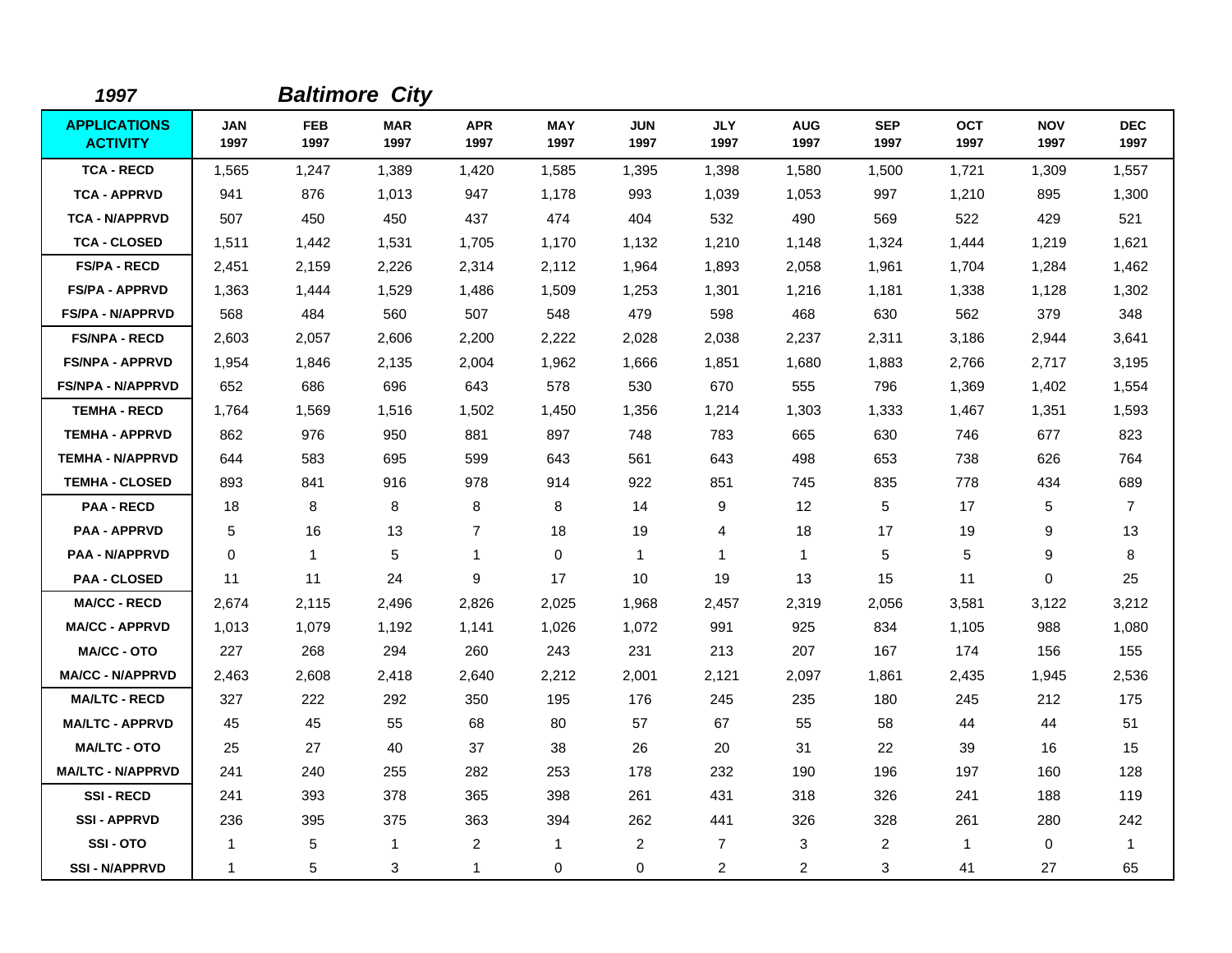| 1997                             |                    |                    | <b>Baltimore City</b> |                    |                    |                    |                    |                    |                    | TCA, TDAP, FS and PAA financial data: (x 1,000) |                    |                    |
|----------------------------------|--------------------|--------------------|-----------------------|--------------------|--------------------|--------------------|--------------------|--------------------|--------------------|-------------------------------------------------|--------------------|--------------------|
| <b>CASELOAD</b><br><b>COUNTS</b> | <b>JAN</b><br>1997 | <b>FEB</b><br>1997 | <b>MAR</b><br>1997    | <b>APR</b><br>1997 | <b>MAY</b><br>1997 | <b>JUN</b><br>1997 | <b>JLY</b><br>1997 | <b>AUG</b><br>1997 | <b>SEP</b><br>1997 | <b>OCT</b><br>1997                              | <b>NOV</b><br>1997 | <b>DEC</b><br>1997 |
| <b>TCA - CASE/PAID</b>           | 31,129             | 30,459             | 29,959                | 29,390             | 29,056             | 28,766             | 28,826             | 28,682             | 28,354             | 28,113                                          | 27,423             | 27,222             |
| <b>TCA - ADULT/RECIP</b>         | 25,227             | 24,825             | 24,527                | 24,165             | 23,885             | 23,262             | 24,117             | 23,608             | 23,339             | 23,188                                          | 22,561             | 22,349             |
| <b>TCA - CHILD/RECIP</b>         | 59,402             | 58,283             | 57,524                | 56,531             | 55,847             | 54,456             | 55,880             | 54,725             | 54,038             | 53,542                                          | 52,235             | 51,935             |
| <b>TCA - TOTAL/RECIP</b>         | 84,629             | 83,108             | 82,051                | 80,696             | 79,732             | 77,718             | 79,997             | 78,333             | 77,377             | 76,730                                          | 74,796             | 74,284             |
| <b>TCA - NET/EXPEND</b>          | \$9,607.3          | \$9,411.7          | \$9,410.5             | \$9,221.6          | \$9,109.3          | \$8,874.9          | \$9,292.6          | \$8,970.7          | \$8,874.3          | \$9,083.0                                       | \$8,848.6          | \$8,824.7          |
| <b>FS/PA - H/HOLD CERT</b>       | 31,905             | 31,361             | 30,993                | 30,411             | 29,921             | 29,671             | 29,244             | 28,869             | 28,334             | 27,372                                          | 27,082             | 27,288             |
| <b>FS/PA - H/HOLD PART</b>       | 32,050             | 31,236             | 30,958                | 30,518             | 29,894             | 29,485             | 29,252             | 28,820             | 28,350             | 27,720                                          | 27,721             | 27,703             |
| <b>FS/PA - INDVD PART</b>        | 79,678             | 77,652             | 76,700                | 75,574             | 74,065             | 73,262             | 72,900             | 71,855             | 70,881             | 69,331                                          | 69,022             | 68,179             |
| <b>FS/NPA - H/HOLD CERT</b>      | 33,569             | 32,621             | 32,310                | 32,188             | 32,045             | 32,007             | 32,182             | 32,034             | 31,603             | 30,691                                          | 30,227             | 30,751             |
| <b>FS/NPA - H/HOLD PART</b>      | 30,796             | 30,102             | 29,761                | 29,447             | 29,566             | 29,599             | 29,471             | 29,716             | 29,479             | 29,417                                          | 29,604             | 29,625             |
| <b>FS/NPA - INDVD PART</b>       | 60,370             | 59,981             | 59,507                | 58,742             | 59,196             | 58,965             | 58,926             | 59,565             | 59,380             | 59,100                                          | 59,135             | 54,405             |
| <b>FS/TOTAL - ISSUED</b>         | \$12,179.5         | \$11,956.3         | \$11,741.2            | \$11,586.8         | \$11,430.9         | \$11,339.4         | \$11,258.6         | \$11,205.2         | \$11,205.0         | \$11,056.2                                      | \$10,997.4         | \$11,748.1         |
| <b>GPA/PW - CASE/PAID</b>        | 189                | 179                | 178                   | 167                | 166                | 140                | 12                 | $\mathbf 0$        | $\Omega$           | $\mathbf 0$                                     | 0                  | 0                  |
| <b>TEMHA - CASE/PAID</b>         | 8,739              | 8,682              | 8,690                 | 8,565              | 8,458              | 7,907              | 8,120              | 7,647              | 7,497              | 7,444                                           | 7,460              | 7,852              |
| <b>TEMHA - RECIP</b>             | 8,739              | 8,682              | 8,690                 | 8,565              | 8,458              | 7,907              | 8,120              | 7,647              | 7.497              | 7,443                                           | 7,446              | 7,846              |
| <b>TEMHA - NET/EXPEND</b>        | \$942.8            | \$856.2            | \$823.3               | \$685.9            | \$984.6            | \$836.5            | \$190.1            | \$592.7            | \$517.2            | \$552.0                                         | \$312.0            | \$728.6            |
| <b>PAA - CASE/PAID</b>           | 543                | 548                | 542                   | 534                | 532                | 534                | 541                | 537                | 539                | 534                                             | 539                | 556                |
| <b>PAA - RECIP</b>               | 543                | 548                | 542                   | 534                | 532                | 534                | 541                | 537                | 539                | 534                                             | 536                | 556                |
| <b>PAA - NET/EXPEND</b>          | \$168.4            | \$173.8            | \$173.4               | \$167.6            | \$154.5            | \$163.4            | \$170.4            | \$170.3            | \$162.2            | \$163.0                                         | \$159.1            | \$162.4            |
| <b>MA\CC - CUC</b>               | 20.903             | 19,347             | 19,283                | 19,805             | 19,990             | 20.193             | 20,195             | 20,159             | 20.142             | 21.116                                          | 21,887             | 22,706             |
| <b>MA\CC - SPEND DOWN</b>        | 22                 | 27                 | 35                    | 36                 | 38                 | 25                 | 42                 | 32                 | 35                 | 30                                              | 36                 | 41                 |
| <b>MA\LTC - CUC</b>              | 4,134              | 4,053              | 4,002                 | 3,965              | 3,994              | 3,991              | 3,984              | 3,992              | 4,023              | 3,951                                           | 3,822              | 3,818              |
| <b>MAILTC - SPEND DOWN</b>       | $\Omega$           | 0                  | 0                     | 0                  | 0                  | 0                  | 0                  | 0                  | $\Omega$           | $\overline{2}$                                  | 0                  | 0                  |
| <b>SSI-CUC</b>                   | 36,825             | 36,859             | 37,094                | 37,181             | 37,390             | 37,467             | 37,781             | 37,889             | 37,959             | 37,616                                          | 37,726             | 24,387             |
| <b>TCA - RECONS</b>              | 5,117              | 5,353              | 5,301                 | 5,453              | 2,849              | 2,902              | 2,851              | 3,049              | 3,153              | 3,774                                           | 2,422              | 3,118              |
| <b>PAA - RECONS</b>              | 14                 | 32                 | 32                    | 60                 | 41                 | 45                 | 43                 | 29                 | 35                 | 51                                              | 15                 | $\overline{2}$     |
| <b>PA/FS - RECONS</b>            | 4,559              | 4,692              | 4,563                 | 4,801              | 2,916              | 3,023              | 2,870              | 2,967              | 3,122              | 3,587                                           | 2,040              | 3,305              |
| <b>NPA/FS - RECONS</b>           | 3,718              | 3,613              | 3,859                 | 3,835              | 3,326              | 3,765              | 3,599              | 3,512              | 3,807              | 3,769                                           | 2,133              | 3,100              |
| <b>MA/CC - RECONS</b>            | 954                | 1,600              | 1,141                 | 1,072              | 1,009              | 792                | 811                | 732                | 843                | 711                                             | 664                | 873                |
| <b>MA/LTC - RECONS</b>           | 150                | 351                | 613                   | 189                | 314                | 294                | 149                | 193                | 230                | 189                                             | 30                 | 39                 |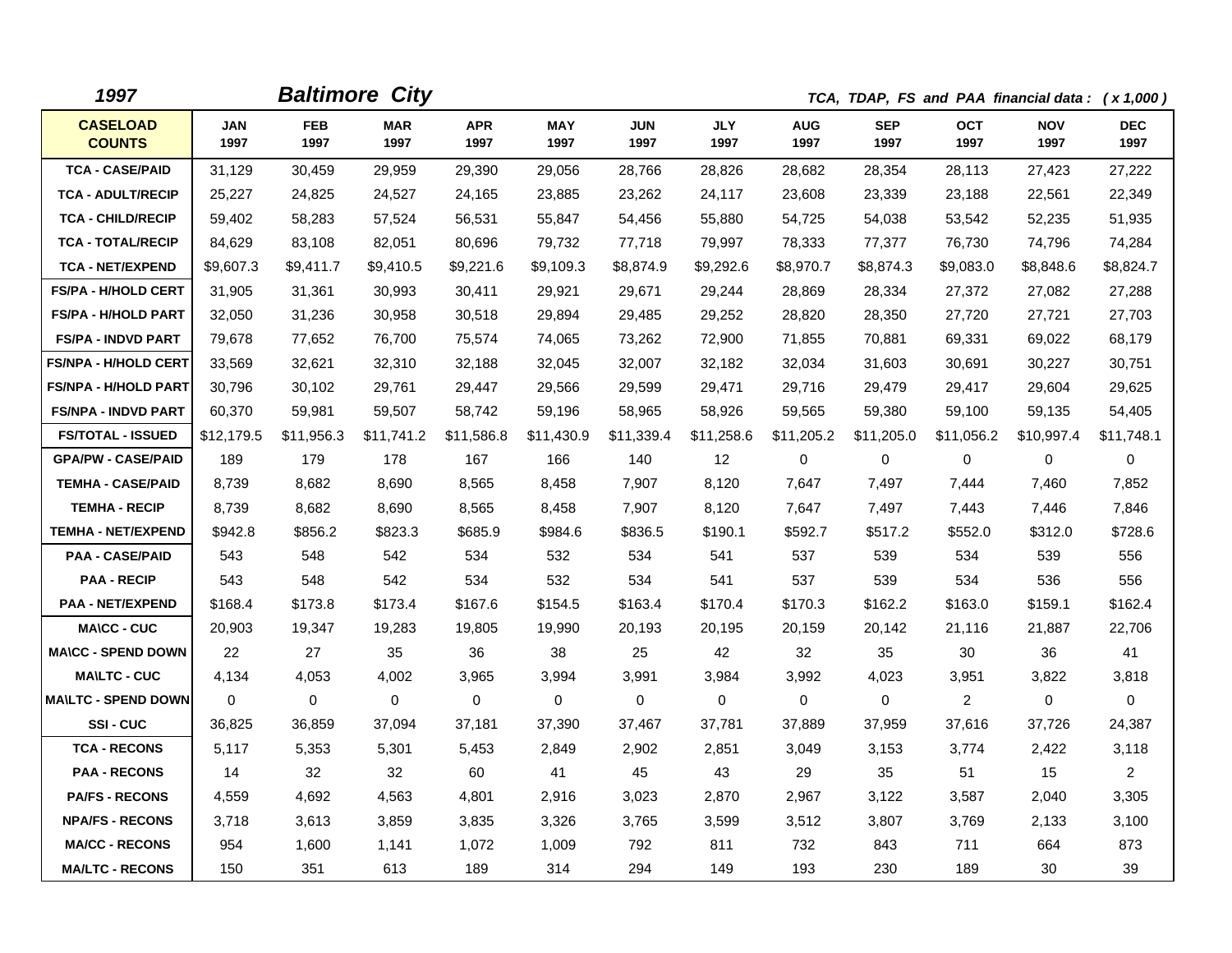| 1998                                   |                    |                    | <b>Baltimore City</b> |                    |                    |                    |                    |                    |                    |                    |                    |                    |
|----------------------------------------|--------------------|--------------------|-----------------------|--------------------|--------------------|--------------------|--------------------|--------------------|--------------------|--------------------|--------------------|--------------------|
| <b>APPLICATIONS</b><br><b>ACTIVITY</b> | <b>JAN</b><br>1998 | <b>FEB</b><br>1998 | <b>MAR</b><br>1998    | <b>APR</b><br>1998 | <b>MAY</b><br>1998 | <b>JUN</b><br>1998 | <b>JLY</b><br>1998 | <b>AUG</b><br>1998 | <b>SEP</b><br>1998 | <b>OCT</b><br>1998 | <b>NOV</b><br>1998 | <b>DEC</b><br>1998 |
| <b>TCA - RECD</b>                      | 1,688              | 738                | 2,203                 | 1,929              | 1,930              | 2,242              | 2,289              | 2,102              | 2,280              | 2,508              | 2,313              | 2,261              |
| <b>TCA - APPRVD</b>                    | 1,040              | 659                | 1,195                 | 1,379              | 1,274              | 1,384              | 1,424              | 1,239              | 1,492              | 1.743              | 1,499              | 1,889              |
| <b>TCA - N/APPRVD</b>                  | 448                | 508                | 899                   | 1,018              | 986                | 1,042              | 1,196              | 1,057              | 1,032              | 1,165              | 913                | 1,211              |
| <b>TCA - CLOSED</b>                    | 1,531              | 1,821              | 453                   | 1,391              | 1,946              | 2,301              | 2,841              | 2,497              | 2,573              | 2,895              | 2,899              | 2,718              |
| <b>FS/PA - RECD</b>                    | 1,528              | 781                | 461                   | 619                | 622                | 798                | 980                | 911                | 1,161              | 1,344              | 1,384              | 1,392              |
| <b>FS/PA - APPRVD</b>                  | 1,115              | 961                | 676                   | 774                | 764                | 813                | 933                | 803                | 1,015              | 1,212              | 1,268              | 1,419              |
| <b>FS/PA - N/APPRVD</b>                | 270                | 333                | 184                   | 105                | 119                | 151                | 210                | 230                | 308                | 381                | 332                | 334                |
| <b>FS/NPA - RECD</b>                   | 3,918              | 3,137              | 5,414                 | 4,596              | 4,150              | 4,615              | 4,677              | 4,395              | 4,379              | 4,757              | 4,185              | 4,093              |
| <b>FS/NPA - APPRVD</b>                 | 3,052              | 2,529              | 4,261                 | 3,948              | 3,376              | 3,571              | 3,683              | 3,433              | 3,614              | 3,781              | 3,278              | 3,636              |
| <b>FS/NPA - N/APPRVD</b>               | 1,590              | 1,521              | 2,732                 | 2,357              | 2,176              | 2,289              | 2,343              | 2,039              | 2,201              | 2,358              | 1,955              | 2,311              |
| <b>TEMHA - RECD</b>                    | 1,806              | 1,472              | 1,650                 | 1,337              | 1,441              | 1,401              | 1,489              | 1,385              | 1,361              | 1,490              | 1,236              | 1,269              |
| <b>TEMHA - APPRVD</b>                  | 831                | 781                | 823                   | 764                | 792                | 683                | 720                | 689                | 654                | 690                | 554                | 693                |
| <b>TEMHA - N/APPRVD</b>                | 1,037              | 955                | 1,031                 | 1,023              | 889                | 902                | 959                | 859                | 909                | 970                | 782                | 982                |
| <b>TEMHA - CLOSED</b>                  | 1,189              | 700                | 693                   | 763                | 1,045              | 740                | 902                | 776                | 808                | 872                | 830                | 687                |
| <b>PAA - RECD</b>                      | 12                 | 4                  | 14                    | 12                 | 10                 | $\overline{7}$     | 4                  | 5                  | 12                 | 19                 | 22                 | $\overline{7}$     |
| <b>PAA - APPRVD</b>                    | 13                 | 9                  | 15                    | 18                 | 14                 | 12                 | 5                  | 6                  | 14                 | 32                 | 19                 | 15                 |
| <b>PAA - N/APPRVD</b>                  | $\overline{7}$     | 4                  | 12                    | 16                 | 4                  | 8                  | 2                  | 1                  | 5                  | 12                 | $\overline{7}$     | $\overline{7}$     |
| <b>PAA - CLOSED</b>                    | 14                 | 11                 | 25                    | 18                 | 24                 | 16                 | 25                 | 29                 | 15                 | 17                 | 22                 | 21                 |
| <b>MA/CC - RECD</b>                    | 3,647              | 3,259              | 4,836                 | 4,822              | 5,098              | 5,183              | 5,515              | 5,072              | 4,995              | 5,772              | 4,950              | 5,109              |
| <b>MA/CC - APPRVD</b>                  | 1,142              | 1,139              | 2,290                 | 3,397              | 3,010              | 3,126              | 2,988              | 3,184              | 3,133              | 3,582              | 3,050              | 3,784              |
| <b>MA/CC - OTO</b>                     | 121                | 134                | 31                    | 67                 | 29                 | 46                 | 26                 | 36                 | 42                 | 49                 | 23                 | 40                 |
| <b>MA/CC - N/APPRVD</b>                | 2,762              | 2,492              | 3,254                 | 4,249              | 3,887              | 4,029              | 3,802              | 3,535              | 3,818              | 3,842              | 2,932              | 4,005              |
| <b>MA/LTC - RECD</b>                   | 188                | 191                | 242                   | 168                | 154                | 170                | 170                | 138                | 122                | 179                | 103                | 169                |
| <b>MA/LTC - APPRVD</b>                 | 65                 | 125                | 212                   | 310                | 292                | 312                | 233                | 223                | 192                | 245                | 172                | 165                |
| <b>MA/LTC - OTO</b>                    | 17                 | 25                 | 0                     | $\mathbf 0$        | 0                  | 0                  | $\mathbf 0$        | 0                  | 0                  | 0                  | 0                  | 0                  |
| <b>MA/LTC - N/APPRVD</b>               | 96                 | 105                | 130                   | 183                | 228                | 224                | 200                | 205                | 179                | 203                | 180                | 167                |
| <b>SSI-RECD</b>                        | 224                | 151                | 228                   | 283                | 266                | 268                | 312                | 307                | 225                | 186                | 190                | 179                |
| <b>SSI-APPRVD</b>                      | 336                | 282                | 413                   | 712                | 829                | 622                | 629                | 582                | 498                | 440                | 408                | 403                |
| SSI-OTO                                | 0                  | $\mathbf{1}$       | $\overline{c}$        | $\overline{7}$     | 6                  | 8                  | 2                  | 5                  | 4                  | 3                  | $\overline{2}$     | 3                  |
| <b>SSI-N/APPRVD</b>                    | 52                 | 42                 | 72                    | 82                 | 108                | 102                | 88                 | 87                 | 79                 | 73                 | 57                 | 59                 |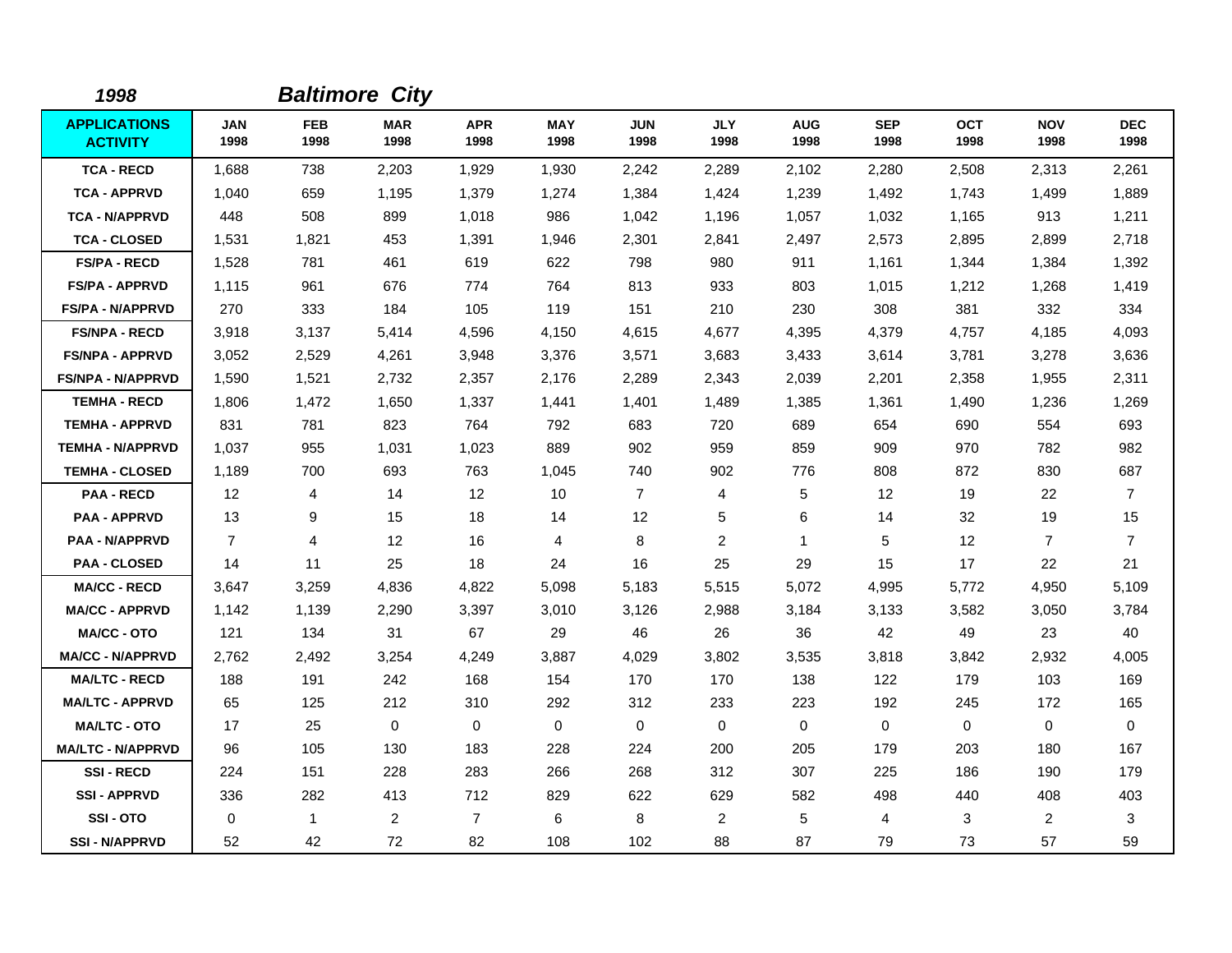| 1998                             |                |                    | <b>Baltimore City</b> |                    |                    |                    |                    |                    |                    | TCA, TDAP, FS and PAA financial data: (x 1,000) |                    |                    |
|----------------------------------|----------------|--------------------|-----------------------|--------------------|--------------------|--------------------|--------------------|--------------------|--------------------|-------------------------------------------------|--------------------|--------------------|
| <b>CASELOAD</b><br><b>COUNTS</b> | JAN<br>1998    | <b>FEB</b><br>1998 | MAR<br>1998           | <b>APR</b><br>1998 | <b>MAY</b><br>1998 | <b>JUN</b><br>1998 | <b>JLY</b><br>1998 | <b>AUG</b><br>1998 | <b>SEP</b><br>1998 | <b>OCT</b><br>1998                              | <b>NOV</b><br>1998 | <b>DEC</b><br>1998 |
| <b>TCA - CASE/PAID</b>           | 26,479         | 25,916             | 26,057                | 26,711             | 26,407             | 25,969             | 25,232             | 24,739             | 24,171             | 23,622                                          | 22,600             | 22,526             |
| <b>TCA - ADULT/RECIP</b>         | 21,602         | 21,131             | 21,204                | 21,765             | 21,415             | 20,959             | 21,089             | 19,816             | 19,313             | 18,694                                          | 17,716             | 17,494             |
| <b>TCA - CHILD/RECIP</b>         | 50,548         | 49,569             | 49,436                | 50,217             | 49,626             | 48,590             | 49,343             | 46,387             | 45,112             | 44,192                                          | 42,399             | 42,305             |
| <b>TCA - TOTAL/RECIP</b>         | 72,150         | 70,700             | 70,640                | 71,982             | 71,041             | 69,549             | 70,432             | 66,203             | 64,425             | 62,886                                          | 60,115             | 59,799             |
| <b>TCA - NET/EXPEND</b>          | \$8,533.2      | \$8,327.7          | \$8,058.5             | \$8,267.5          | \$8,200.6          | \$7,861.6          | \$7,876.9          | \$7,581.9          | \$7,365.8          | \$7,419.7                                       | \$7,091.7          | \$7,080.2          |
| <b>FS/PA - H/HOLD CERT</b>       | 26,923         | 13,194             | 11,561                | 29,935             | 31,077             | 31,198             | 31,261             | 30,835             | 30,404             | 29,807                                          | 29,669             | 28,838             |
| <b>FS/PA - H/HOLD PART</b>       | 27,174         | 27,895             | 25,418                | 31,101             | 31,766             | 30,757             | 31,385             | 30,786             | 30,348             | 29,761                                          | 29,633             | 28,806             |
| <b>FS/PA - INDVD PART</b>        | 66,709         | 67,121             | 59,354                | 67,880             | 68,854             | 65,371             | 67,231             | 66,022             | 64,649             | 63,216                                          | 62,471             | 60,083             |
| <b>FS/NPA - H/HOLD CERT</b>      | 29,847         | 13,851             | 14,360                | 26,253             | 26,590             | 26,495             | 26,792             | 26,621             | 26,350             | 26,212                                          | 25,144             | 25,614             |
| <b>FS/NPA - H/HOLD PART</b>      | 29,480         | 28,549             | 28,668                | 27,094             | 27,110             | 25,931             | 26,781             | 26,511             | 26,208             | 26,081                                          | 25,071             | 25,503             |
| <b>FS/NPA - INDVD PART</b>       | 58,656         | 57,790             | 58,464                | 60,178             | 61,096             | 58,409             | 61,991             | 61,539             | 61,050             | 61,025                                          | 62,471             | 60,324             |
| <b>FS/TOTAL - ISSUED</b>         | \$10,656.6     | \$10,562.6         | \$10,348.9            | \$10,540.9         | \$10,506.0         | \$10,390.3         | \$10,178.0         | \$9,965.7          | \$9,799.4          | \$9,784.0                                       | \$9,768.6          | \$9,645.1          |
| <b>GPA/PW - CASE/PAID</b>        | 0              | 0                  | 0                     | 0                  | 0                  | $\Omega$           | 0                  | 0                  | 0                  | 0                                               | 0                  | 0                  |
| <b>TEMHA - CASE/PAID</b>         | 7,679          | 7,755              | 7,838                 | 7,937              | 7,823              | 7,821              | 7,681              | 7,723              | 7,641              | 7,470                                           | 7,173              | 7,398              |
| <b>TEMHA - RECIP</b>             | 7,664          | 7,754              | 7,807                 | 7,888              | 7,755              | 7,753              | 7,625              | 7,661              | 7,588              | 7,434                                           | 7,173              | 7,355              |
| <b>TEMHA - NET/EXPEND</b>        | \$629.1        | \$718.9            | \$417.2               | \$554.8            | \$539.6            | \$850.4            | \$487.0            | \$486.8            | \$416.7            | \$628.0                                         | \$538.8            | \$1,518.2          |
| <b>PAA - CASE/PAID</b>           | 544            | 544                | 546                   | 557                | 528                | 398                | 661                | 510                | 511                | 545                                             | 534                | 536                |
| <b>PAA - RECIP</b>               | 544            | 542                | 543                   | 555                | 521                | 391                | 648                | 510                | 511                | 544                                             | 533                | 536                |
| <b>PAA - NET/EXPEND</b>          | \$164.8        | \$160.3            | \$160.2               | \$168.9            | \$159.6            | \$150.6            | \$147.5            | \$147.1            | \$143.9            | \$155.9                                         | \$148.7            | \$152.1            |
| <b>MA\CC - CUC</b>               | 22,007         | 22,424             | 9,785                 | 26,865             | 22,160             | 26,510             | 26,538             | 27,548             | 28,006             | 29,197                                          | 30,996             | 31,020             |
| <b>MA\CC - SPEND DOWN</b>        | 46             | 43                 | 77                    | 148                | 174                | 252                | 227                | 225                | 286                | 229                                             | 291                | 207                |
| <b>MA\LTC - CUC</b>              | 3,513          | 3,649              | 1,346                 | 4,367              | 4,277              | 4,475              | 4,408              | 4,371              | 4,448              | 4,370                                           | 4,424              | 4,181              |
| <b>MAILTC - SPEND DOWN</b>       | $\mathbf{0}$   | 2                  | 0                     | $\mathbf{0}$       | 0                  | 0                  | $\mathbf 0$        | $\mathbf 0$        | $\mathbf{0}$       | $\mathbf 0$                                     | $\mathbf 0$        | $\mathbf 0$        |
| SSI-CUC                          | 37,717         | 38,009             | 9,144                 | 39,233             | 35,408             | 37,063             | 37,543             | 37,731             | 37,942             | 38,068                                          | 38,138             | 37,830             |
| <b>TCA - RECONS</b>              | 3,261          | 4,395              | 165                   | 1,684              | 1,810              | 2,454              | 2,588              | 2,591              | 2,298              | 2,403                                           | 2,320              | 3,049              |
| <b>PAA - RECONS</b>              | $\overline{2}$ | $\mathbf 0$        | 5                     | 5                  | $\overline{2}$     | $\overline{7}$     | 12                 | 8                  | 4                  | 8                                               | 6                  | 4                  |
| <b>PA/FS - RECONS</b>            | 3,372          | 4,172              | 653                   | 2,539              | 2,757              | 3,515              | 3,553              | 3,608              | 3,287              | 3,357                                           | 3,160              | 3,989              |
| <b>NPA/FS - RECONS</b>           | 3,214          | 3,492              | 556                   | 1,972              | 2,221              | 2,441              | 2,146              | 2,154              | 2,174              | 2,318                                           | 1,973              | 2,486              |
| <b>MA/CC - RECONS</b>            | 1,005          | 1,006              | 325                   | 1,024              | 1,095              | 1,377              | 1,296              | 1,409              | 1,513              | 1,627                                           | 1,534              | 1,774              |
| <b>MA/LTC - RECONS</b>           | 87             | 35                 | 25                    | 43                 | 46                 | 56                 | 49                 | 54                 | 58                 | 48                                              | 46                 | 60                 |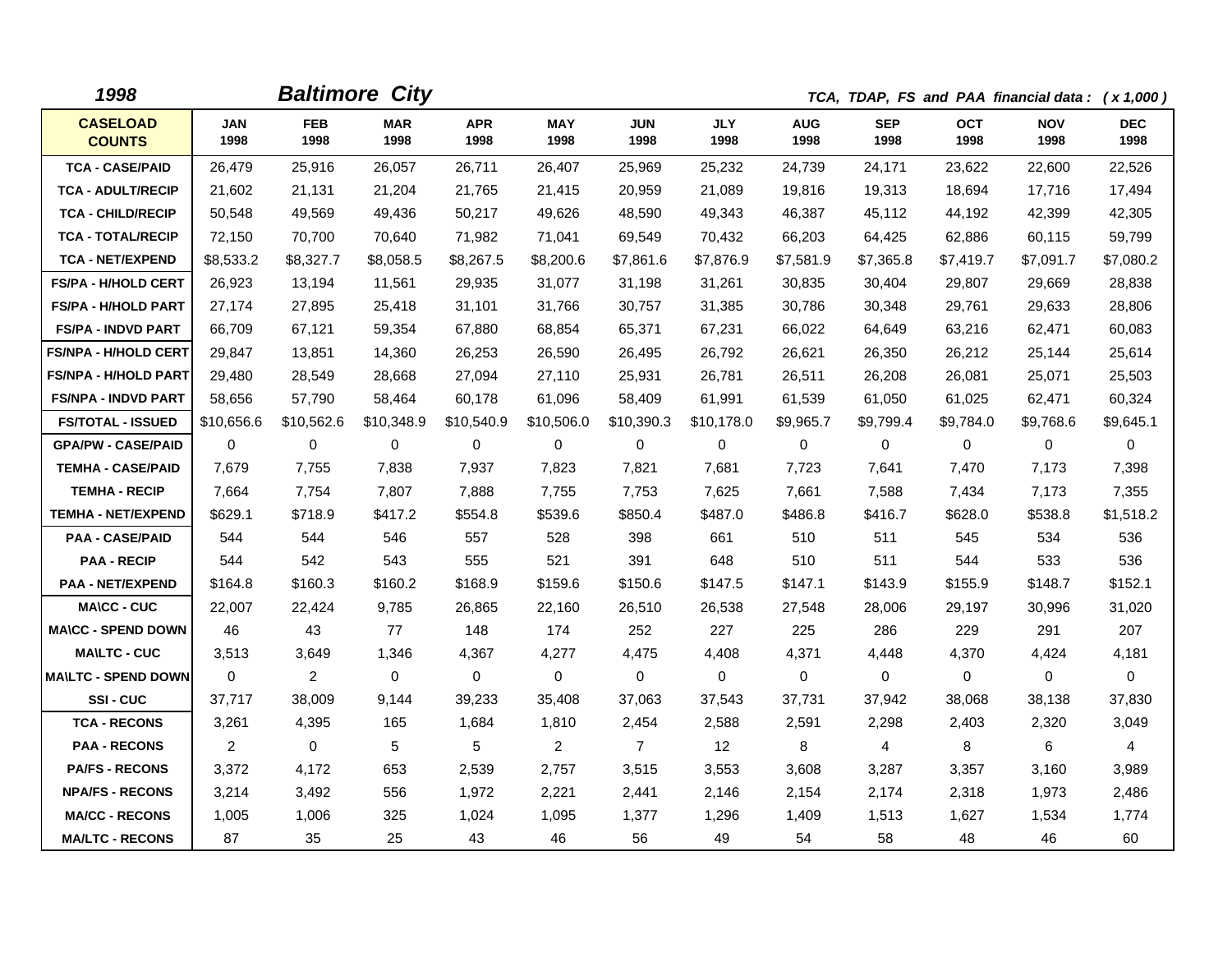| 1999                                   |                    |                    | <b>Baltimore City</b> |                    |                    |                    |                    |                    |                    |                    |                    |                    |
|----------------------------------------|--------------------|--------------------|-----------------------|--------------------|--------------------|--------------------|--------------------|--------------------|--------------------|--------------------|--------------------|--------------------|
| <b>APPLICATIONS</b><br><b>ACTIVITY</b> | <b>JAN</b><br>1999 | <b>FEB</b><br>1999 | <b>MAR</b><br>1999    | <b>APR</b><br>1999 | <b>MAY</b><br>1999 | <b>JUN</b><br>1999 | <b>JLY</b><br>1999 | <b>AUG</b><br>1999 | <b>SEP</b><br>1999 | <b>OCT</b><br>1999 | <b>NOV</b><br>1999 | <b>DEC</b><br>1999 |
| <b>TCA - RECD</b>                      | 2,426              | 2,277              | 2,522                 | 2,451              | 2,289              | 2,467              | 2,524              | 2,597              | 2,457              | 2,558              | 2,156              | 1,682              |
| <b>TCA - APPRVD</b>                    | 1,461              | 1,924              | 1,895                 | 1,840              | 1,624              | 1,682              | 1,810              | 1,725              | 1,839              | 1,780              | 1,587              | 1,421              |
| <b>TCA - N/APPRVD</b>                  | 935                | 999                | 1,047                 | 970                | 812                | 942                | 1,022              | 998                | 1,095              | 1,056              | 927                | 928                |
| <b>TCA - CLOSED</b>                    | 2,946              | 2,399              | 2,506                 | 2,580              | 2,394              | 2,235              | 2,345              | 2,274              | 2,207              | 2,089              | 1,871              | 1,494              |
| <b>FS/PA - RECD</b>                    | 1,540              | 1.684              | 1,725                 | 1,752              | 1,461              | 1,523              | 1,596              | 1,543              | 1,645              | 1,861              | 1,812              | 1,497              |
| <b>FS/PA - APPRVD</b>                  | 1,361              | 1,640              | 1,703                 | 1,645              | 1,450              | 1,365              | 1,460              | 1,140              | 1,593              | 1,733              | 1,668              | 1,551              |
| <b>FS/PA - N/APPRVD</b>                | 338                | 401                | 427                   | 386                | 337                | 378                | 427                | 348                | 401                | 495                | 521                | 484                |
| <b>FS/NPA - RECD</b>                   | 4,495              | 4.167              | 4,426                 | 4,361              | 4,097              | 4,291              | 4,599              | 4,702              | 4,463              | 4,604              | 4,483              | 3,934              |
| <b>FS/NPA - APPRVD</b>                 | 3,342              | 3,631              | 3,845                 | 3,464              | 3,329              | 3,361              | 3,591              | 3,576              | 3,580              | 3,568              | 3,504              | 3,418              |
| <b>FS/NPA - N/APPRVD</b>               | 2,221              | 2,144              | 2,282                 | 2,032              | 2,011              | 2,016              | 2,066              | 2,228              | 2,265              | 2,259              | 2,031              | 2,339              |
| <b>TEMHA - RECD</b>                    | 1,534              | 1.374              | 1,526                 | 1,417              | 1,242              | 1,253              | 1,357              | 1,350              | 1,297              | 1,573              | 1,396              | 1,277              |
| <b>TEMHA - APPRVD</b>                  | 612                | 699                | 797                   | 755                | 639                | 607                | 653                | 617                | 634                | 788                | 589                | 663                |
| <b>TEMHA - N/APPRVD</b>                | 885                | 953                | 1,071                 | 964                | 891                | 864                | 869                | 787                | 904                | 982                | 843                | 1,117              |
| <b>TEMHA - CLOSED</b>                  | 845                | 753                | 783                   | 880                | 779                | 768                | 908                | 768                | 829                | 1,216              | 654                | 614                |
| <b>PAA - RECD</b>                      | 11                 | 6                  | 9                     | $\overline{7}$     | 10                 | 12                 | 20                 | 15                 | 14                 | 10                 | 21                 | 8                  |
| <b>PAA - APPRVD</b>                    | 13                 | 15                 | 18                    | 13                 | 18                 | 15                 | 23                 | 20                 | 24                 | 15                 | 17                 | 18                 |
| <b>PAA - N/APPRVD</b>                  | 6                  | 4                  | 8                     | 6                  | 4                  | 3                  | $\overline{7}$     | 8                  | 8                  | 5                  | $\mathbf{1}$       | 3                  |
| <b>PAA - CLOSED</b>                    | 15                 | 16                 | 18                    | 23                 | 27                 | 16                 | 18                 | 26                 | 28                 | 19                 | 19                 | 13                 |
| <b>MA/CC - RECD</b>                    | 5,106              | 4,982              | 5,808                 | 6,145              | 6,430              | 7,047              | 7,094              | 7,605              | 7,510              | 7,741              | 6,839              | 5,561              |
| <b>MA/CC - APPRVD</b>                  | 3,256              | 3,377              | 4,151                 | 4,127              | 4,366              | 5,064              | 4,379              | 4,063              | 4,164              | 4,400              | 3,563              | 3,096              |
| <b>MA/CC - OTO</b>                     | 27                 | 48                 | 48                    | 46                 | 49                 | 116                | 94                 | 54                 | 67                 | 80                 | 51                 | 47                 |
| <b>MA/CC - N/APPRVD</b>                | 3,797              | 3,821              | 4,527                 | 4,260              | 4,355              | 4,807              | 4,524              | 4,043              | 4,311              | 4,156              | 3,614              | 3,783              |
| <b>MA/LTC - RECD</b>                   | 169                | 203                | 261                   | 206                | 205                | 203                | 210                | 209                | 184                | 199                | 193                | 162                |
| <b>MA/LTC - APPRVD</b>                 | 179                | 248                | 348                   | 376                | 302                | 252                | 285                | 224                | 277                | 203                | 207                | 195                |
| <b>MA/LTC - OTO</b>                    | $\mathbf 0$        | $\mathbf 0$        | $\mathbf 0$           | $\mathbf 0$        | $\mathbf 0$        | $\mathbf 0$        | $\mathbf 0$        | 0                  | $\mathbf 0$        | $\mathbf 0$        | $\mathbf 0$        | $\mathbf 0$        |
| <b>MA/LTC - N/APPRVD</b>               | 181                | 215                | 245                   | 246                | 198                | 221                | 223                | 198                | 227                | 239                | 195                | 209                |
| <b>SSI-RECD</b>                        | 202                | 144                | 247                   | 269                | 237                | 248                | 256                | 204                | 203                | 189                | 170                | 131                |
| <b>SSI-APPRVD</b>                      | 421                | 365                | 582                   | 581                | 458                | 485                | 489                | 417                | 427                | 389                | 348                | 287                |
| SSI-OTO                                | 5                  | $\overline{2}$     | 6                     | 10                 | 6                  | 6                  | 1                  | 1                  | $\overline{2}$     | 2                  | 3                  | 3                  |
| <b>SSI-N/APPRVD</b>                    | 60                 | 83                 | 122                   | 170                | 146                | 152                | 178                | 107                | 102                | 131                | 90                 | 87                 |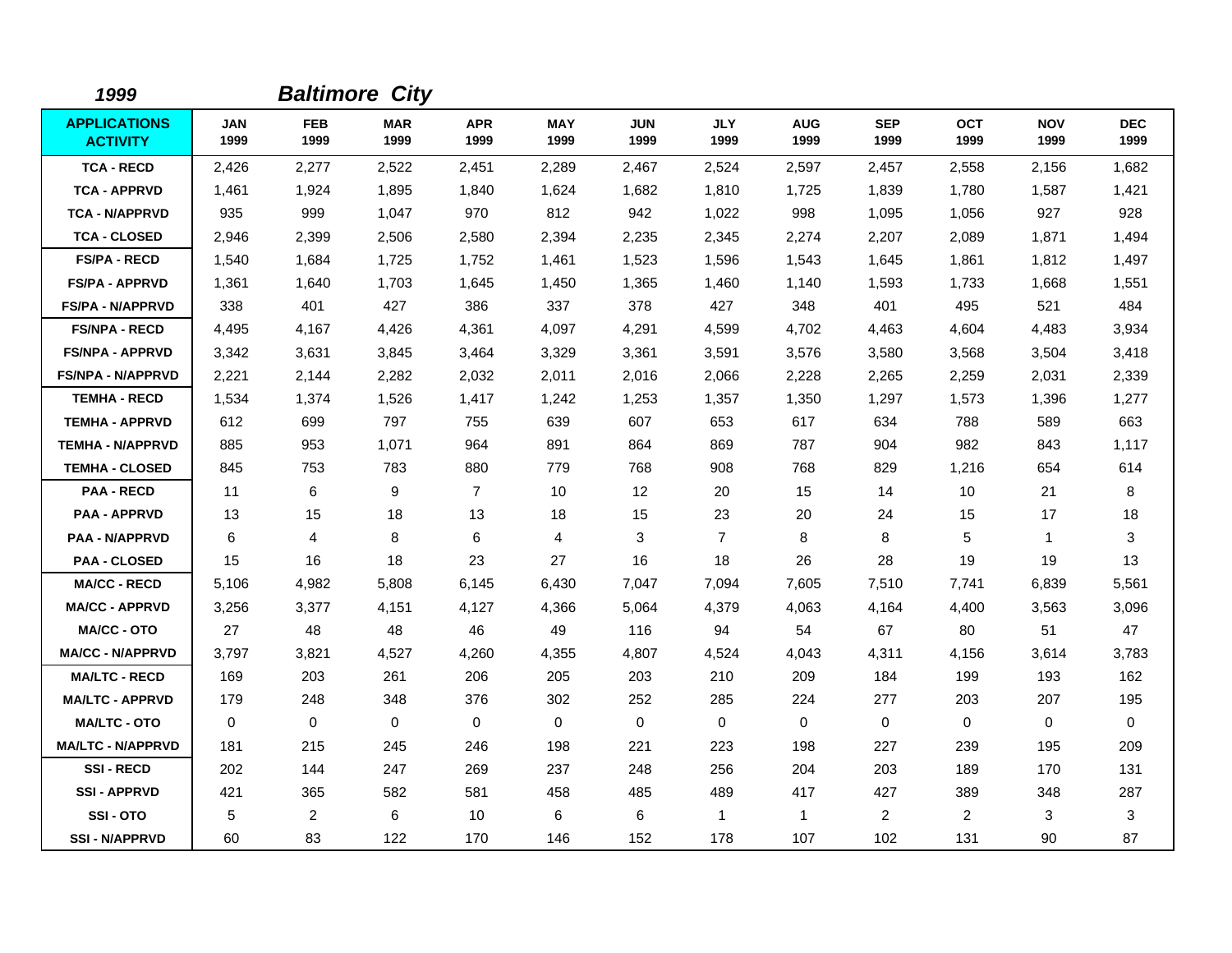| 1999                             |                    |                    | <b>Baltimore City</b> |                    |                    |                    |                    |                    |                    | TCA, TDAP, FS and PAA financial data: (x 1,000) |                    |                    |
|----------------------------------|--------------------|--------------------|-----------------------|--------------------|--------------------|--------------------|--------------------|--------------------|--------------------|-------------------------------------------------|--------------------|--------------------|
| <b>CASELOAD</b><br><b>COUNTS</b> | <b>JAN</b><br>1999 | <b>FEB</b><br>1999 | <b>MAR</b><br>1999    | <b>APR</b><br>1999 | <b>MAY</b><br>1999 | <b>JUN</b><br>1999 | <b>JLY</b><br>1999 | <b>AUG</b><br>1999 | <b>SEP</b><br>1999 | <b>OCT</b><br>1999                              | <b>NOV</b><br>1999 | <b>DEC</b><br>1999 |
| <b>TCA - CASE/PAID</b>           | 21,163             | 21,137             | 20,769                | 20,191             | 19,815             | 19,519             | 19,192             | 18,834             | 18,798             | 18,553                                          | 18,579             | 18,687             |
| <b>TCA - ADULT/RECIP</b>         | 16,266             | 16,203             | 15,856                | 15,254             | 14,937             | 14.600             | 14,308             | 13,955             | 13.914             | 13.665                                          | 13,664             | 13,739             |
| <b>TCA - CHILD/RECIP</b>         | 39,723             | 39,593             | 38,884                | 37,843             | 37,159             | 36,685             | 35,806             | 35,377             | 35,289             | 34,624                                          | 34,743             | 34,975             |
| <b>TCA - TOTAL/RECIP</b>         | 55,989             | 55,796             | 54,740                | 53,097             | 52,096             | 51,285             | 50,114             | 49,332             | 49,203             | 48,289                                          | 48,407             | 48,714             |
| <b>TCA - NET/EXPEND</b>          | \$6,969.0          | \$6,476.3          | \$6,439.4             | \$6,406.2          | \$6,158.1          | \$5,983.1          | \$6,199.6          | \$5,855.8          | \$5,813.3          | \$6,012.7                                       | \$6,024.6          | \$6,056.1          |
| <b>FS/PA - H/HOLD CERT</b>       | 27,923             | 27,449             | 27,173                | 26,786             | 26,375             | 25,887             | 25,233             | 25,046             | 26,647             | 24,479                                          | 24,145             | 24,372             |
| <b>FS/PA - H/HOLD PART</b>       | 27,875             | 27,398             | 27,121                | 26,732             | 26,335             | 25,840             | 25,184             | 25,006             | 24,602             | 24,444                                          | 24,107             | 24,344             |
| <b>FS/PA - INDVD PART</b>        | 57,822             | 56,515             | 55,989                | 54,814             | 53,698             | 52,836             | 51,284             | 50,513             | 49,620             | 49,760                                          | 49,093             | 49,289             |
| <b>FS/NPA - H/HOLD CERT</b>      | 25,079             | 24,802             | 24,672                | 24,176             | 23,613             | 23,459             | 23,356             | 22,903             | 22,608             | 22.188                                          | 21,994             | 21,626             |
| <b>FS/NPA - H/HOLD PART</b>      | 24,968             | 24,705             | 24,551                | 24,056             | 23,514             | 23,344             | 23,231             | 22,782             | 22,478             | 22,064                                          | 21,866             | 21,546             |
| <b>FS/NPA - INDVD PART</b>       | 59,025             | 58,354             | 57,625                | 56,818             | 56,107             | 55,548             | 55,456             | 55,121             | 54,504             | 53,066                                          | 52,683             | 51,832             |
| <b>FS/TOTAL - ISSUED</b>         | \$9,273.3          | \$9,181.2          | \$9,044.9             | \$8,848.7          | \$8,670.3          | \$8,537.9          | \$8,378.6          | \$8,284.7          | \$8,179.5          | \$8,134.6                                       | \$8,057.5          | \$8,031.8          |
| <b>GPA/PW - CASE/PAID</b>        | 0                  | 0                  | 0                     | 0                  | 0                  | 0                  | 0                  | 0                  | 0                  | 0                                               | 0                  | $\mathbf 0$        |
| <b>TEMHA - CASE/PAID</b>         | 6,986              | 7,123              | 7,251                 | 7,172              | 7,082              | 6,597              | 7,157              | 6,681              | 6,615              | 6.364                                           | 6,314              | 6,502              |
| <b>TEMHA - RECIP</b>             | 6,970              | 7,070              | 7,193                 | 7,129              | 7,020              | 6,574              | 7,073              | 6,634              | 6,551              | 6,306                                           | 6,256              | 6,454              |
| <b>TEMHA - NET/EXPEND</b>        | \$397.4            | \$693.8            | \$749.4               | \$864.0            | \$725.6            | \$1,186.6          | \$282.6            | \$546.5            | \$441.4            | \$1,143.5                                       | \$757.1            | \$730.1            |
| <b>PAA - CASE/PAID</b>           | 529                | 543                | 538                   | 527                | 534                | 519                | 541                | 525                | 521                | 524                                             | 520                | 533                |
| <b>PAA - RECIP</b>               | 529                | 543                | 537                   | 527                | 532                | 518                | 541                | 525                | 521                | 521                                             | 520                | 532                |
| <b>PAA - NET/EXPEND</b>          | \$148.3            | \$144.4            | \$150.2               | \$142.2            | \$145.9            | \$137.2            | \$156.7            | \$137.7            | \$144.9            | \$144.0                                         | \$139.6            | \$140.5            |
| <b>MA\CC - CUC</b>               | 31,921             | 32,828             | 32,446                | 34,971             | 34,913             | 38,012             | 37,526             | 38,585             | 41,184             | 40,256                                          | 42,069             | 39,623             |
| <b>MA\CC - SPEND DOWN</b>        | 227                | 306                | 239                   | 310                | 258                | 324                | 252                | 243                | 332                | 256                                             | 332                | 241                |
| <b>MAILTC - CUC</b>              | 4,091              | 4,200              | 4,074                 | 4,181              | 4,111              | 4,182              | 4,124              | 4,098              | 4,174              | 4,065                                           | 4,093              | 3,973              |
| <b>MAILTC - SPEND DOWN</b>       | $\mathbf{0}$       | $\mathbf 0$        | 0                     | $\mathbf 0$        | 0                  | 0                  | $\mathbf 0$        | 0                  | 0                  | 0                                               | 0                  | 0                  |
| SSI-CUC                          | 37,837             | 37,696             | 37,627                | 34,971             | 36,744             | 36,928             | 36,881             | 36,941             | 37,038             | 36,866                                          | 36,950             | 36,845             |
| <b>TCA - RECONS</b>              | 2,736              | 3,008              | 2,985                 | 3,022              | 2,743              | 2,779              | 2,958              | 5,873              | 2,219              | 1,517                                           | 941                | 648                |
| <b>PAA - RECONS</b>              | $\overline{2}$     | $\overline{2}$     | 5                     | 9                  | 6                  | 9                  | 6                  | 8                  | 5                  | 5                                               | 6                  | $\Omega$           |
| <b>PA/FS - RECONS</b>            | 3,687              | 3,899              | 4,136                 | 4,031              | 3,645              | 3,797              | 3,864              | 3,699              | 3,263              | 3,087                                           | 2,410              | 1,998              |
| <b>NPA/FS - RECONS</b>           | 2,500              | 2,768              | 2,989                 | 2,982              | 2,602              | 2,728              | 2,791              | 2,452              | 2,347              | 2,450                                           | 2,179              | 1,816              |
| <b>MA/CC - RECONS</b>            | 1,672              | 1,917              | 2,550                 | 2,238              | 2,120              | 2,267              | 2,320              | 2,729              | 2,553              | 2,719                                           | 2,512              | 1,960              |
| <b>MA/LTC - RECONS</b>           | 49                 | 54                 | 86                    | 68                 | 62                 | 54                 | 57                 | 78                 | 59                 | 62                                              | 62                 | 53                 |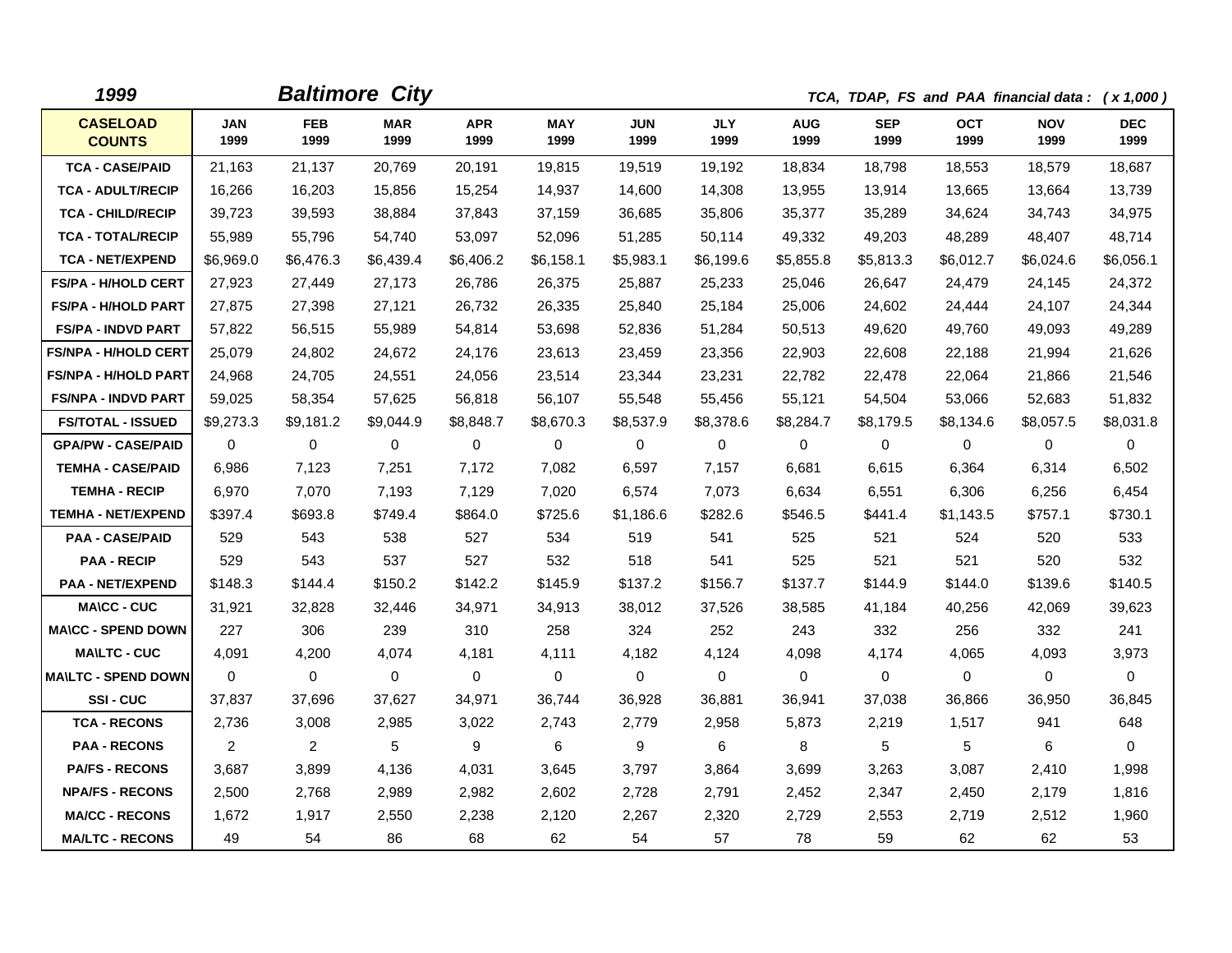| 2000                                   |                    |                    | <b>Baltimore City</b> |                    |                    |                    |                    |                    |                    |                    |                    |                    |
|----------------------------------------|--------------------|--------------------|-----------------------|--------------------|--------------------|--------------------|--------------------|--------------------|--------------------|--------------------|--------------------|--------------------|
| <b>APPLICATIONS</b><br><b>ACTIVITY</b> | <b>JAN</b><br>2000 | <b>FEB</b><br>2000 | <b>MAR</b><br>2000    | <b>APR</b><br>2000 | <b>MAY</b><br>2000 | <b>JUN</b><br>2000 | <b>JLY</b><br>2000 | <b>AUG</b><br>2000 | <b>SEP</b><br>2000 | <b>OCT</b><br>2000 | <b>NOV</b><br>2000 | <b>DEC</b><br>2000 |
| <b>TCA - RECD</b>                      | 1,732              | 1,741              | 2,057                 | 1,729              | 1,837              | 2,031              | 1,964              | 2,144              | 2,290              | 2,205              | 1,809              | 1,579              |
| <b>TCA - APPRVD</b>                    | 1,069              | 1,242              | 1,287                 | 1,194              | 1,315              | 1,464              | 1,390              | 1,703              | 1,728              | 1,635              | 1,429              | 1,410              |
| <b>TCA - N/APPRVD</b>                  | 949                | 961                | 891                   | 726                | 862                | 842                | 808                | 956                | 857                | 1,022              | 926                | 917                |
| <b>TCA - CLOSED</b>                    | 1,586              | 1,414              | 1,464                 | 1,440              | 1,435              | 1,518              | 1,562              | 1,804              | 1,961              | 1,847              | 1,823              | 1,427              |
| <b>FS/PA - RECD</b>                    | 1,498              | 1,452              | 1,646                 | 1,431              | 1,442              | 1,560              | 1,496              | 1,595              | 1,684              | 1.687              | 1,475              | 1,912              |
| <b>FS/PA - APPRVD</b>                  | 1,432              | 1,429              | 1,582                 | 1,356              | 1,410              | 1,517              | 1,420              | 1,573              | 1,626              | 1,645              | 1,517              | 2,242              |
| <b>FS/PA - N/APPRVD</b>                | 415                | 386                | 451                   | 393                | 365                | 365                | 332                | 480                | 466                | 386                | 371                | 575                |
| <b>FS/NPA - RECD</b>                   | 4,246              | 4,492              | 4,962                 | 4,294              | 4,424              | 4,545              | 4,332              | 4,690              | 4,655              | 4,614              | 4,139              | 3,764              |
| <b>FS/NPA - APPRVD</b>                 | 3,369              | 3,717              | 4,038                 | 3,538              | 3,593              | 3,674              | 3,373              | 4,049              | 3,812              | 3,565              | 3,514              | 3,044              |
| <b>FS/NPA - N/APPRVD</b>               | 2,270              | 2,363              | 2,600                 | 2,172              | 2,296              | 2,317              | 2,165              | 2,527              | 2,432              | 2,506              | 2,496              | 2,517              |
| <b>TEMHA - RECD</b>                    | 1,439              | 1,478              | 1,586                 | 1,334              | 1,341              | 1,305              | 1,282              | 1,307              | 1,253              | 1,354              | 1,045              | 1,142              |
| <b>TEMHA - APPRVD</b>                  | 638                | 728                | 884                   | 685                | 681                | 757                | 591                | 678                | 616                | 643                | 627                | 719                |
| <b>TEMHA - N/APPRVD</b>                | 1,004              | 1,040              | 1,151                 | 878                | 848                | 845                | 714                | 910                | 891                | 829                | 783                | 825                |
| <b>TEMHA - CLOSED</b>                  | 1,003              | 558                | 699                   | 803                | 680                | 705                | 742                | 676                | 891                | 815                | 751                | 542                |
| <b>PAA - RECD</b>                      | 6                  | 13                 | 15                    | 9                  | 14                 | 17                 | 12                 | 13                 | 9                  | 13                 | 12                 | 8                  |
| <b>PAA - APPRVD</b>                    | 14                 | 21                 | 16                    | 14                 | 22                 | 20                 | 13                 | 15                 | 15                 | 21                 | 11                 | 22                 |
| <b>PAA - N/APPRVD</b>                  | 3                  | $\mathbf{1}$       | $\mathbf{1}$          | $\overline{2}$     | $\mathbf 0$        | $\overline{2}$     | 4                  | $\overline{7}$     | $\overline{4}$     | 4                  | $\mathbf{1}$       | 3                  |
| <b>PAA - CLOSED</b>                    | 11                 | 23                 | 22                    | 21                 | 18                 | 19                 | 25                 | 22                 | 26                 | 8                  | 24                 | 18                 |
| <b>MA/CC - RECD</b>                    | 6,408              | 7,224              | 8,088                 | 6,338              | 6,473              | 7,252              | 6,705              | 7,475              | 8,146              | 7,464              | 6,319              | 5,938              |
| <b>MA/CC - APPRVD</b>                  | 3,994              | 4,830              | 5,087                 | 3,777              | 3,543              | 4,017              | 3,378              | 3,901              | 4,037              | 4,135              | 3,422              | 3,388              |
| <b>MA/CC - OTO</b>                     | 49                 | 65                 | 76                    | 42                 | 54                 | 62                 | 45                 | 52                 | 37                 | 49                 | 42                 | 59                 |
| <b>MA/CC - N/APPRVD</b>                | 4,600              | 4,709              | 5,195                 | 3,784              | 3,741              | 4,153              | 3,609              | 4,053              | 3,759              | 3,799              | 3,397              | 3,431              |
| <b>MA/LTC - RECD</b>                   | 171                | 198                | 242                   | 231                | 202                | 208                | 172                | 199                | 145                | 165                | 151                | 133                |
| <b>MA/LTC - APPRVD</b>                 | 181                | 259                | 321                   | 216                | 281                | 287                | 190                | 244                | 217                | 226                | 191                | 241                |
| <b>MA/LTC - OTO</b>                    | $\mathbf 0$        | 0                  | $\mathbf 0$           | $\mathbf 0$        | $\mathbf 0$        | $\mathbf 0$        | $\mathbf 0$        | 0                  | $\mathbf 0$        | $\mathbf 0$        | 0                  | $\mathbf 0$        |
| <b>MA/LTC - N/APPRVD</b>               | 188                | 247                | 267                   | 230                | 300                | 291                | 228                | 288                | 274                | 234                | 226                | 226                |
| <b>SSI-RECD</b>                        | 214                | 356                | 413                   | 219                | 240                | 291                | 243                | 216                | 245                | 274                | 192                | 209                |
| <b>SSI-APPRVD</b>                      | 485                | 761                | 712                   | 382                | 453                | 544                | 455                | 412                | 470                | 516                | 373                | 421                |
| SSI-OTO                                | $\overline{4}$     | 3                  | 9                     | 6                  | $\overline{2}$     | 5                  | 3                  | 4                  | 3                  | 4                  | $\overline{c}$     | 3                  |
| <b>SSI-N/APPRVD</b>                    | 134                | 187                | 269                   | 167                | 169                | 191                | 136                | 136                | 163                | 177                | 89                 | 114                |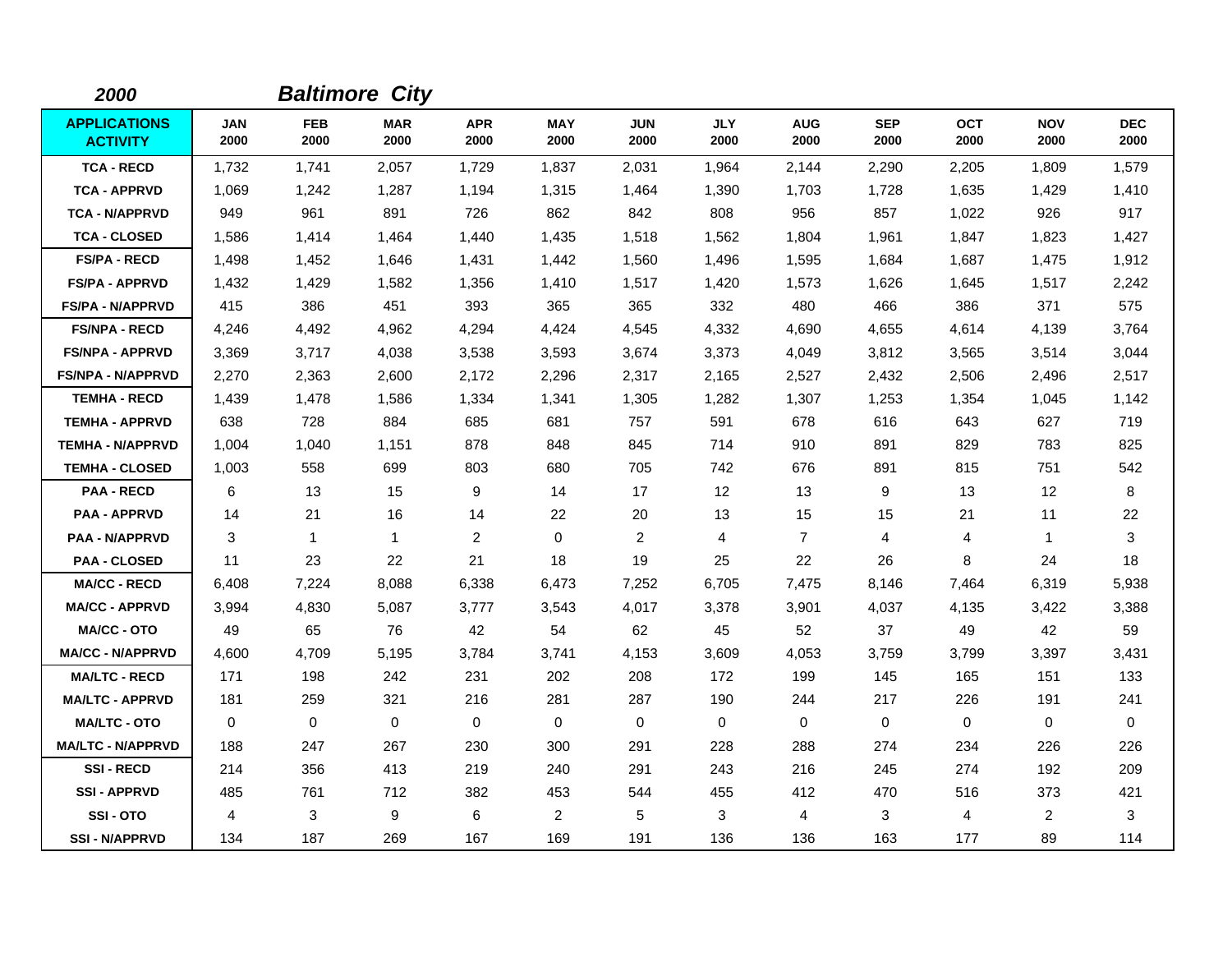| 2000                             |              |                    | <b>Baltimore City</b> |                    |                    |                    |                    |                    |                    | TCA, TDAP, FS and PAA financial data: (x 1,000) |                    |                    |
|----------------------------------|--------------|--------------------|-----------------------|--------------------|--------------------|--------------------|--------------------|--------------------|--------------------|-------------------------------------------------|--------------------|--------------------|
| <b>CASELOAD</b><br><b>COUNTS</b> | JAN<br>2000  | <b>FEB</b><br>2000 | <b>MAR</b><br>2000    | <b>APR</b><br>2000 | <b>MAY</b><br>2000 | <b>JUN</b><br>2000 | <b>JLY</b><br>2000 | <b>AUG</b><br>2000 | <b>SEP</b><br>2000 | <b>OCT</b><br>2000                              | <b>NOV</b><br>2000 | <b>DEC</b><br>2000 |
| <b>TCA - CASE/PAID</b>           | 18,206       | 18,252             | 18,081                | 18,151             | 18,412             | 18,539             | 18,410             | 18,821             | 18,678             | 18,739                                          | 18,450             | 18,652             |
| <b>TCA - ADULT/RECIP</b>         | 13,282       | 13,324             | 13,191                | 13,135             | 13,420             | 13,612             | 13,530             | 13,964             | 13,867             | 13,923                                          | 13,660             | 13,872             |
| <b>TCA - CHILD/RECIP</b>         | 33,999       | 34,099             | 33,618                | 33,791             | 34,257             | 34,451             | 34,261             | 34,791             | 34,475             | 34,723                                          | 34,092             | 34,397             |
| <b>TCA - TOTAL/RECIP</b>         | 47,281       | 47,423             | 46,809                | 46,926             | 47,677             | 48,063             | 47,791             | 48,755             | 48,342             | 48,646                                          | 47,752             | 48,269             |
| <b>TCA - NET/EXPEND</b>          | \$5,579.6    | \$5,917.7          | \$5,875.8             | \$5,860.3          | \$5,951.7          | \$5,788.0          | \$5,974.6          | \$5,793.6          | \$6,016.7          | \$6,062.6                                       | \$6,070.7          | \$6,055.8          |
| <b>FS/PA - H/HOLD CERT</b>       | 23,866       | 23,665             | 23,764                | 23,720             | 23,963             | 24,048             | 23,982             | 24,022             | 23,913             | 24,350                                          | 24,076             | 26,048             |
| <b>FS/PA - H/HOLD PART</b>       | 23,817       | 23,611             | 23,703                | 23,673             | 23,920             | 23,991             | 23,946             | 23,972             | 23,862             | 24,307                                          | 24,041             | 26,018             |
| <b>FS/PA - INDVD PART</b>        | 48,101       | 47,522             | 47,536                | 47,502             | 47,675             | 47,845             | 47,860             | 48,093             | 47,883             | 48,681                                          | 47,948             | 52,311             |
| <b>FS/NPA - H/HOLD CERT</b>      | 20,948       | 20,814             | 21,018                | 20,862             | 20,633             | 20,745             | 20,548             | 20,868             | 20,725             | 19,913                                          | 19,963             | 18,340             |
| <b>FS/NPA - H/HOLD PART</b>      | 20,837       | 20,708             | 20,866                | 20,763             | 20,538             | 20,613             | 20,471             | 20,763             | 20,621             | 19,818                                          | 19,867             | 18,252             |
| <b>FS/NPA - INDVD PART</b>       | 49,910       | 49,432             | 49,869                | 49,445             | 49,428             | 49,898             | 49,770             | 50,076             | 49,766             | 48,165                                          | 48,281             | 44,448             |
| <b>FS/TOTAL - ISSUED</b>         | \$7,730.6    | \$7,672.8          | \$7,714.0             | \$7,693.7          | \$7,715.0          | \$7,741.7          | \$7,706.7          | \$7,779.5          | \$7,737.7          | \$7,778.0                                       | \$7,694.3          | \$7,819.1          |
| <b>GPA/PW - CASE/PAID</b>        | $\mathbf{0}$ | 0                  | 0                     | 0                  | 0                  | 0                  | 0                  | 0                  | 0                  | 0                                               | 0                  | 0                  |
| <b>TEMHA - CASE/PAID</b>         | 6,279        | 6,537              | 6,817                 | 6,732              | 6,827              | 6,358              | 7,528              | 6,878              | 6,864              | 6,851                                           | 6,813              | 7,130              |
| <b>TEMHA - RECIP</b>             | 6,241        | 6,490              | 6,730                 | 6,684              | 6,776              | 6,320              | 7,426              | 6,837              | 6,807              | 6,794                                           | 6,765              | 7,066              |
| <b>TEMHA - NET/EXPEND</b>        | \$639.1      | \$787.4            | \$643.5               | \$776.6            | \$783.7            | \$815.6            | \$695.5            | \$737.9            | \$735.4            | \$694.5                                         | \$790.8            | \$802.2            |
| <b>PAA - CASE/PAID</b>           | 530          | 534                | 520                   | 523                | 531                | 515                | 535                | 490                | 500                | 518                                             | 499                | 513                |
| <b>PAA - RECIP</b>               | 530          | 534                | 520                   | 523                | 531                | 514                | 534                | 491                | 500                | 518                                             | 499                | 512                |
| <b>PAA - NET/EXPEND</b>          | \$132.7      | \$143.3            | \$135.3               | \$144.1            | \$150.0            | \$144.7            | \$141.1            | \$135.7            | \$130.3            | \$139.2                                         | \$119.6            | \$134.6            |
| <b>MA\CC - CUC</b>               | 40,100       | 43,277             | 42,864                | 45,617             | 42,713             | 45,202             | 42,927             | 43,419             | 46,217             | 45,361                                          | 47,645             | 46,483             |
| <b>MAICC - SPEND DOWN</b>        | 227          | 318                | 241                   | 312                | 272                | 354                | 276                | 272                | 340                | 270                                             | 357                | 272                |
| <b>MAILTC - CUC</b>              | 3,911        | 4,013              | 3,922                 | 3,944              | 3,929              | 4,024              | 3,960              | 4,013              | 4,105              | 4,065                                           | 4,141              | 4,037              |
| <b>MAILTC - SPEND DOWN</b>       | $\mathbf{0}$ | $\mathbf 0$        | 0                     | $\mathbf 0$        | 0                  | 0                  | $\mathbf 0$        | 0                  | $\mathbf{0}$       | $\mathbf 0$                                     | $\mathbf 0$        | $\mathbf 0$        |
| SSI-CUC                          | 36,232       | 36,179             | 35,101                | 34,662             | 34,423             | 34,399             | 34,377             | 34,568             | 34,783             | 34,906                                          | 35,109             | 35,149             |
| <b>TCA - RECONS</b>              | 460          | 488                | 509                   | 539                | 537                | 968                | 1,066              | 1,173              | 1,068              | 788                                             | 676                | 655                |
| <b>PAA - RECONS</b>              | 6            | 4                  | 3                     | $\overline{7}$     | 9                  | 5                  | 10                 | $\mathbf{1}$       | 6                  | 9                                               | 5                  | 3                  |
| <b>PA/FS - RECONS</b>            | 1,793        | 1,952              | 2,058                 | 1,852              | 1,728              | 2,184              | 2,081              | 2,423              | 2,147              | 1,895                                           | 1,652              | 1,969              |
| <b>NPA/FS - RECONS</b>           | 1,685        | 2,031              | 2,276                 | 2,003              | 1,645              | 1,991              | 1.710              | 2,059              | 1.856              | 1,747                                           | 1,498              | 1,562              |
| <b>MA/CC - RECONS</b>            | 2,187        | 2,646              | 2,980                 | 2,600              | 2,192              | 2,648              | 2,366              | 3,093              | 2,928              | 2,443                                           | 2,025              | 2,191              |
| <b>MA/LTC - RECONS</b>           | 42           | 65                 | 107                   | 81                 | 63                 | 56                 | 54                 | 63                 | 73                 | 49                                              | 60                 | 58                 |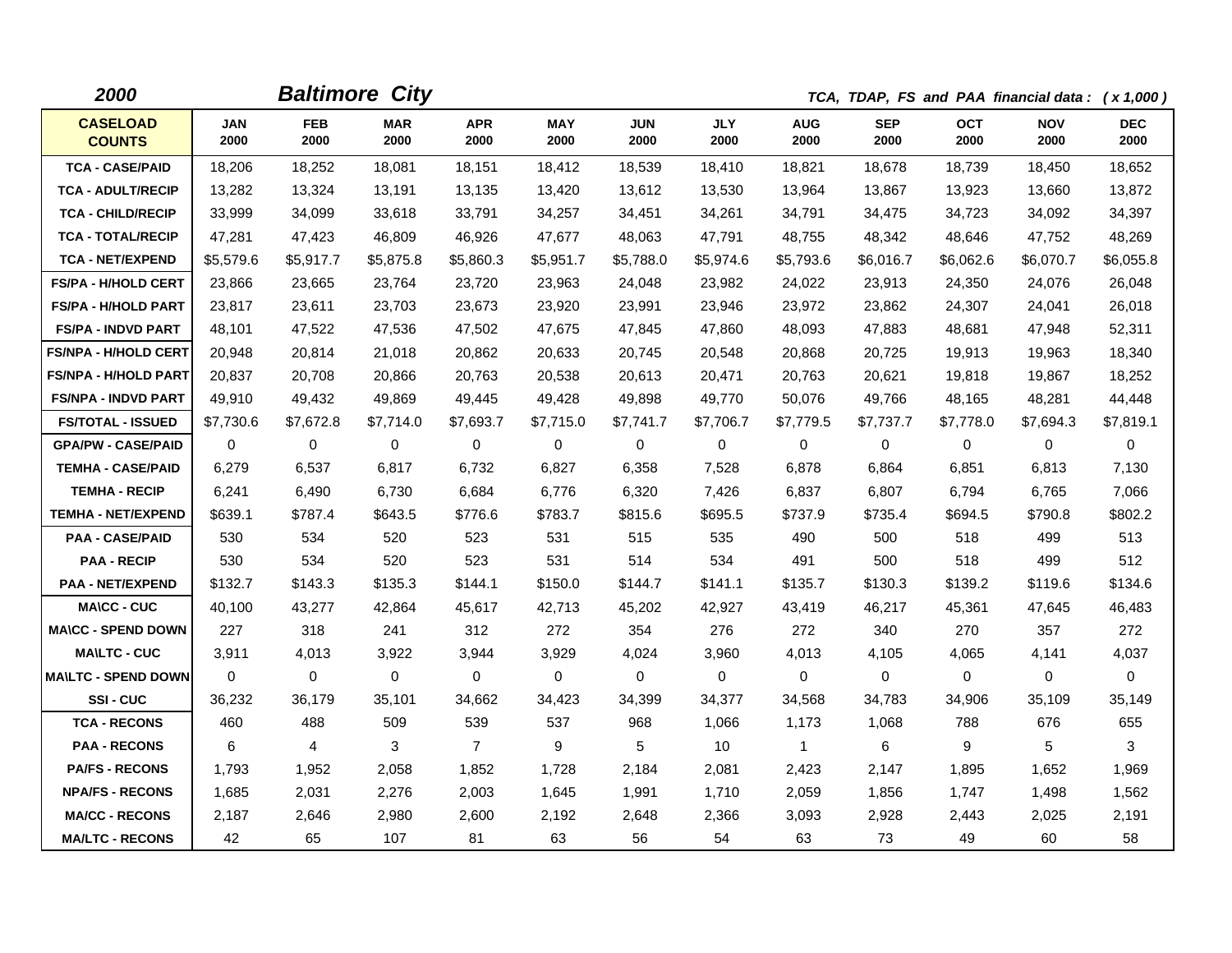| 2001                                   |                    |                    | <b>Baltimore City</b> |                    |                    |                    |                    |                    |                    |                    |                    |                    |
|----------------------------------------|--------------------|--------------------|-----------------------|--------------------|--------------------|--------------------|--------------------|--------------------|--------------------|--------------------|--------------------|--------------------|
| <b>APPLICATIONS</b><br><b>ACTIVITY</b> | <b>JAN</b><br>2001 | <b>FEB</b><br>2001 | <b>MAR</b><br>2001    | <b>APR</b><br>2001 | <b>MAY</b><br>2001 | <b>JUN</b><br>2001 | <b>JLY</b><br>2001 | <b>AUG</b><br>2001 | <b>SEP</b><br>2001 | <b>OCT</b><br>2001 | <b>NOV</b><br>2001 | <b>DEC</b><br>2001 |
| <b>TCA - RECD</b>                      | 1,695              | 1,248              | 1,903                 | 1,639              | 1,712              | 1,825              | 1,772              | 1,962              | 1,811              | 2,520              | 2,069              | 1,721              |
| <b>TCA - APPRVD</b>                    | 1,087              | 1,060              | 1,270                 | 1,255              | 1,346              | 1,469              | 1,376              | 1,723              | 1,433              | 1,780              | 1,642              | 1,550              |
| <b>TCA - N/APPRVD</b>                  | 709                | 697                | 769                   | 646                | 716                | 764                | 754                | 952                | 815                | 1,244              | 1,238              | 1,195              |
| <b>TCA - CLOSED</b>                    | 1,610              | 1,340              | 1,522                 | 1,800              | 1,647              | 1,733              | 1,747              | 1,886              | 2,099              | 1,851              | 1,838              | 1,540              |
| <b>FS/PA - RECD</b>                    | 2,015              | 1,617              | 1,567                 | 1,415              | 1,439              | 1,903              | 1,811              | 1,973              | 1,724              | 2,035              | 1,957              | 1,603              |
| <b>FS/PA - APPRVD</b>                  | 2,032              | 1,856              | 1,663                 | 1,435              | 1,513              | 2,251              | 2,014              | 2,340              | 2,077              | 2,392              | 2,281              | 2,110              |
| <b>FS/PA - N/APPRVD</b>                | 492                | 419                | 405                   | 320                | 384                | 507                | 501                | 573                | 481                | 590                | 580                | 527                |
| <b>FS/NPA - RECD</b>                   | 3,880              | 3,125              | 4,507                 | 3,982              | 4,034              | 3,651              | 3,441              | 3,681              | 3,212              | 3,993              | 3,722              | 3,324              |
| <b>FS/NPA - APPRVD</b>                 | 2,739              | 2,555              | 3,698                 | 3,419              | 3,432              | 2,961              | 2,811              | 3,248              | 2,757              | 3,470              | 3,285              | 3,487              |
| <b>FS/NPA - N/APPRVD</b>               | 2,061              | 1,790              | 2,668                 | 2,062              | 2,284              | 2,191              | 2,024              | 2,349              | 1,953              | 2,603              | 2,410              | 2,416              |
| <b>TEMHA - RECD</b>                    | 1,345              | 1,030              | 1,257                 | 1,106              | 1,051              | 1,071              | 1,170              | 1,052              | 968                | 1,203              | 1,134              | 1,114              |
| <b>TEMHA - APPRVD</b>                  | 654                | 665                | 763                   | 618                | 637                | 701                | 660                | 766                | 584                | 727                | 695                | 710                |
| <b>TEMHA - N/APPRVD</b>                | 711                | 714                | 807                   | 693                | 812                | 800                | 690                | 813                | 727                | 911                | 889                | 1,020              |
| <b>TEMHA - CLOSED</b>                  | 808                | 690                | 710                   | 815                | 732                | 744                | 1,273              | 600                | 708                | 590                | 734                | 641                |
| <b>PAA - RECD</b>                      | 8                  | 14                 | 14                    | 14                 | 15                 | 25                 | 15                 | 25                 | 12                 | $12 \overline{ }$  | 8                  | 10                 |
| <b>PAA - APPRVD</b>                    | 11                 | 14                 | 23                    | 16                 | 18                 | 25                 | 13                 | 21                 | 21                 | 11                 | 11                 | 13                 |
| <b>PAA - N/APPRVD</b>                  | 8                  | 3                  | $\overline{7}$        | 6                  | 5                  | $\overline{c}$     | $\mathbf{1}$       | 6                  | 6                  | 8                  | 4                  | 4                  |
| <b>PAA - CLOSED</b>                    | 11                 | 11                 | 16                    | 15                 | 22                 | 18                 | 14                 | 22                 | 21                 | 21                 | 17                 | 9                  |
| <b>MA/CC - RECD</b>                    | 6,571              | 5,575              | 6,748                 | 6,477              | 6,302              | 6,493              | 6,362              | 7,089              | 6,740              | 7,209              | 7,006              | 3,691              |
| <b>MA/CC - APPRVD</b>                  | 3,238              | 3,230              | 3,776                 | 3,235              | 3,707              | 3,832              | 3,187              | 6,856              | 2,981              | 4,036              | 3,546              | 3,296              |
| <b>MA/CC - OTO</b>                     | 32                 | 36                 | 54                    | 39                 | 54                 | 42                 | 40                 | 56                 | 38                 | 53                 | 42                 | 49                 |
| <b>MA/CC - N/APPRVD</b>                | 3,049              | 3,017              | 3,632                 | 3,082              | 3,419              | 3,478              | 3,075              | 3,593              | 2,765              | 3,663              | 3,242              | 3,679              |
| <b>MA/LTC - RECD</b>                   | 172                | 176                | 228                   | 159                | 155                | 175                | 179                | 194                | 121                | 161                | 134                | 152                |
| <b>MA/LTC - APPRVD</b>                 | 240                | 223                | 264                   | 194                | 246                | 252                | 243                | 252                | 193                | 229                | 187                | 162                |
| <b>MA/LTC - OTO</b>                    | $\mathbf 0$        | 0                  | $\mathbf 0$           | $\mathbf 0$        | $\mathbf 0$        | $\mathbf 0$        | $\mathbf 0$        | 0                  | $\mathbf 0$        | $\mathbf 0$        | 0                  | 0                  |
| <b>MA/LTC - N/APPRVD</b>               | 193                | 233                | 261                   | 216                | 214                | 230                | 225                | 252                | 183                | 181                | 203                | 157                |
| <b>SSI-RECD</b>                        | 169                | 217                | 229                   | 171                | 164                | 259                | 194                | 211                | 156                | 225                | 248                | 231                |
| <b>SSI-APPRVD</b>                      | 305                | 428                | 426                   | 350                | 381                | 529                | 390                | 393                | 316                | 404                | 363                | 378                |
| SSI-OTO                                | $\mathbf 1$        | 3                  | 5                     | 5                  | 5                  | $\overline{c}$     | $\overline{2}$     | $\overline{c}$     | 4                  | $\overline{c}$     | 6                  | $\overline{2}$     |
| <b>SSI-N/APPRVD</b>                    | 74                 | 87                 | 132                   | 110                | 114                | 142                | 125                | 123                | 92                 | 138                | 141                | 117                |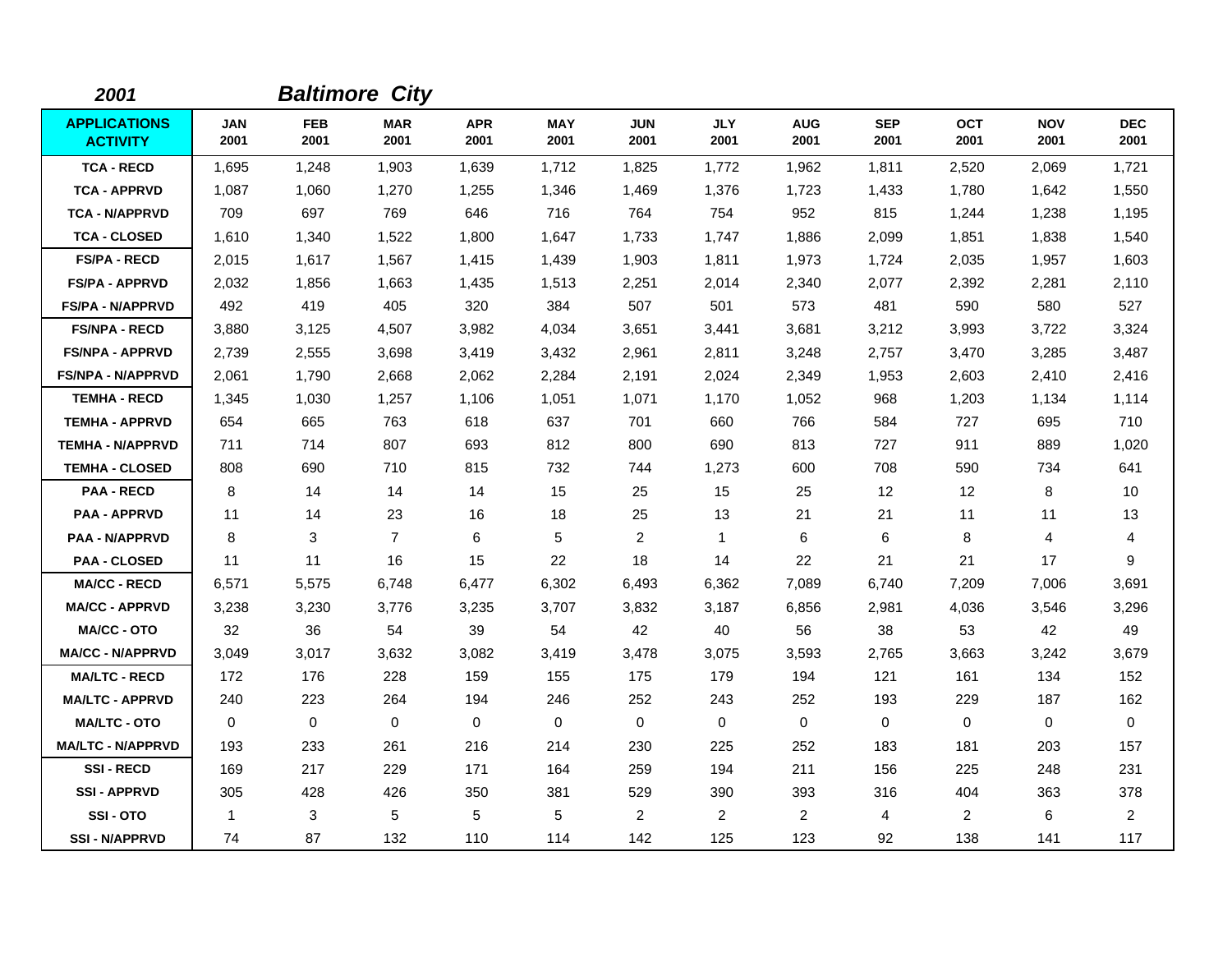| 2001                             |              |                    | <b>Baltimore City</b> |                    |                    |                    |                    |                    |                    | TCA, TDAP, FS and PAA financial data: (x 1,000) |                    |                    |
|----------------------------------|--------------|--------------------|-----------------------|--------------------|--------------------|--------------------|--------------------|--------------------|--------------------|-------------------------------------------------|--------------------|--------------------|
| <b>CASELOAD</b><br><b>COUNTS</b> | JAN<br>2001  | <b>FEB</b><br>2001 | <b>MAR</b><br>2001    | <b>APR</b><br>2001 | <b>MAY</b><br>2001 | <b>JUN</b><br>2001 | <b>JLY</b><br>2001 | <b>AUG</b><br>2001 | <b>SEP</b><br>2001 | <b>OCT</b><br>2001                              | <b>NOV</b><br>2001 | <b>DEC</b><br>2001 |
| <b>TCA - CASE/PAID</b>           | 17,963       | 18,035             | 18,014                | 17,626             | 17,696             | 17,676             | 17,391             | 17,544             | 17,127             | 17,440                                          | 17,403             | 17,931             |
| <b>TCA - ADULT/RECIP</b>         | 13,273       | 13,341             | 13,369                | 12,994             | 13,021             | 13,045             | 12,807             | 12,987             | 12,648             | 12,938                                          | 12,894             | 13,369             |
| <b>TCA - CHILD/RECIP</b>         | 33,318       | 33,193             | 33,182                | 32,633             | 32,622             | 32,646             | 32,065             | 32,263             | 31,625             | 32,013                                          | 31,882             | 32,884             |
| <b>TCA - TOTAL/RECIP</b>         | 46,591       | 46,534             | 46,551                | 45,627             | 45,643             | 45,691             | 44,872             | 45,250             | 44,273             | 44,951                                          | 44,776             | 46,253             |
| <b>TCA - NET/EXPEND</b>          | \$6,900.9    | \$6,397.8          | \$6,267.1             | \$5,965.2          | \$6,009.0          | \$5,800.0          | \$6,681.9          | \$5,767.0          | \$5,784.9          | \$6,347.3                                       | \$6,263.3          | \$6,702.8          |
| <b>FS/PA - H/HOLD CERT</b>       | 25,777       | 25,353             | 24,082                | 23,725             | 23,501             | 25,280             | 25,008             | 24,900             | 24,905             | 24,798                                          | 24,971             | 25,248             |
| <b>FS/PA - H/HOLD PART</b>       | 25,729       | 25,315             | 24,040                | 23,687             | 23,464             | 25,232             | 24,967             | 24,854             | 24,842             | 24,748                                          | 24,919             | 25,196             |
| <b>FS/PA - INDVD PART</b>        | 51,668       | 50,455             | 47,624                | 46,856             | 46,235             | 50,426             | 49,903             | 49,627             | 49,527             | 49,115                                          | 49,305             | 49,678             |
| <b>FS/NPA - H/HOLD CERT</b>      | 17,813       | 17,602             | 19,207                | 19,108             | 19,370             | 17,906             | 17,872             | 18,385             | 17,882             | 18,693                                          | 18,459             | 18,706             |
| <b>FS/NPA - H/HOLD PART</b>      | 17,722       | 17,495             | 19,085                | 18,988             | 19,251             | 17,804             | 17,763             | 18,235             | 17,762             | 18,561                                          | 18,329             | 18,595             |
| <b>FS/NPA - INDVD PART</b>       | 42,889       | 42,268             | 45,682                | 45,430             | 46,658             | 43,407             | 43,569             | 44,638             | 43,886             | 45,668                                          | 45,554             | 45,903             |
| <b>FS/TOTAL - ISSUED</b>         | \$7,539.6    | \$7,451.3          | \$7,498.5             | \$7,439.5          | \$7,494.7          | \$7,485.3          | \$7,421.7          | \$7,489.3          | \$7,419.4          | \$7,813.9                                       | \$7,800.4          | \$7,866.5          |
| <b>GPA/PW - CASE/PAID</b>        | $\mathbf{0}$ | 0                  | 0                     | 0                  | 0                  | 0                  | 0                  | 0                  | 0                  | 0                                               | 0                  | 0                  |
| <b>TEMHA - CASE/PAID</b>         | 6,937        | 7,093              | 7,291                 | 7,000              | 7,078              | 6,558              | 7,333              | 6,951              | 6,937              | 7,203                                           | 7,203              | 7,548              |
| <b>TEMHA - RECIP</b>             | 6,890        | 7,022              | 7,233                 | 6,957              | 7,024              | 6,518              | 7,246              | 6,915              | 6,913              | 7,120                                           | 7,142              | 7,488              |
| <b>TEMHA - NET/EXPEND</b>        | \$822.4      | \$605.7            | \$862.8               | \$740.3            | \$723.9            | \$748.4            | \$1,220.1          | \$1,137.4          | \$1,155.2          | \$1,233.1                                       | \$1,474.9          | \$1,320.4          |
| <b>PAA - CASE/PAID</b>           | 507          | 505                | 516                   | 525                | 507                | 508                | 528                | 507                | 527                | 512                                             | 499                | 504                |
| <b>PAA - RECIP</b>               | 507          | 505                | 516                   | 524                | 506                | 507                | 526                | 507                | 527                | 512                                             | 499                | 504                |
| <b>PAA - NET/EXPEND</b>          | \$159.2      | \$142.8            | \$162.3               | \$160.8            | \$161.6            | \$162.4            | \$162.3            | \$155.2            | \$161.5            | \$156.3                                         | \$151.7            | \$157.8            |
| <b>MA\CC - CUC</b>               | 47,470       | 49,385             | 48,493                | 50,515             | 49,163             | 51,149             | 48,946             | 48,953             | 50,891             | 49,243                                          | 51,195             | 48,824             |
| <b>MAICC - SPEND DOWN</b>        | 238          | 331                | 265                   | 359                | 297                | 396                | 283                | 287                | 360                | 275                                             | 350                | 264                |
| <b>MAILTC - CUC</b>              | 4,012        | 4,062              | 3,843                 | 3,921              | 3,851              | 3,940              | 3,866              | 3,901              | 3,934              | 3,884                                           | 3,955              | 3,793              |
| <b>MAILTC - SPEND DOWN</b>       | $\mathbf{0}$ | $\mathbf 0$        | 0                     | $\mathbf 0$        | 0                  | 0                  | $\mathbf 0$        | 0                  | $\mathbf{0}$       | $\mathbf 0$                                     | $\mathbf 0$        | $\mathbf 0$        |
| SSI-CUC                          | 35,194       | 35,399             | 35,286                | 35,302             | 35,212             | 35,492             | 35,233             | 35,188             | 35,288             | 34,559                                          | 34,708             | 34,364             |
| <b>TCA - RECONS</b>              | 520          | 541                | 541                   | 529                | 542                | 786                | 796                | 888                | 734                | 691                                             | 561                | 461                |
| <b>PAA - RECONS</b>              | 8            | 3                  | 4                     | 10                 | $\overline{7}$     | 8                  | $\overline{4}$     | 6                  | 6                  | 9                                               | 5                  | 5                  |
| <b>PA/FS - RECONS</b>            | 1,808        | 1,720              | 1,800                 | 1,693              | 1,626              | 2,052              | 1,932              | 2,284              | 1,820              | 1,898                                           | 1,668              | 1,696              |
| <b>NPA/FS - RECONS</b>           | 1,524        | 1,417              | 1,716                 | 1,548              | 1,606              | 1,572              | 1,501              | 1,772              | 1,346              | 1,698                                           | 1,503              | 1,298              |
| <b>MA/CC - RECONS</b>            | 2,141        | 2,190              | 2,674                 | 2,492              | 2,948              | 2,957              | 2,558              | 3,525              | 2,863              | 2,553                                           | 2,722              | 2,097              |
| <b>MA/LTC - RECONS</b>           | 61           | 48                 | 58                    | 61                 | 84                 | 68                 | 60                 | 87                 | 63                 | 47                                              | 67                 | 49                 |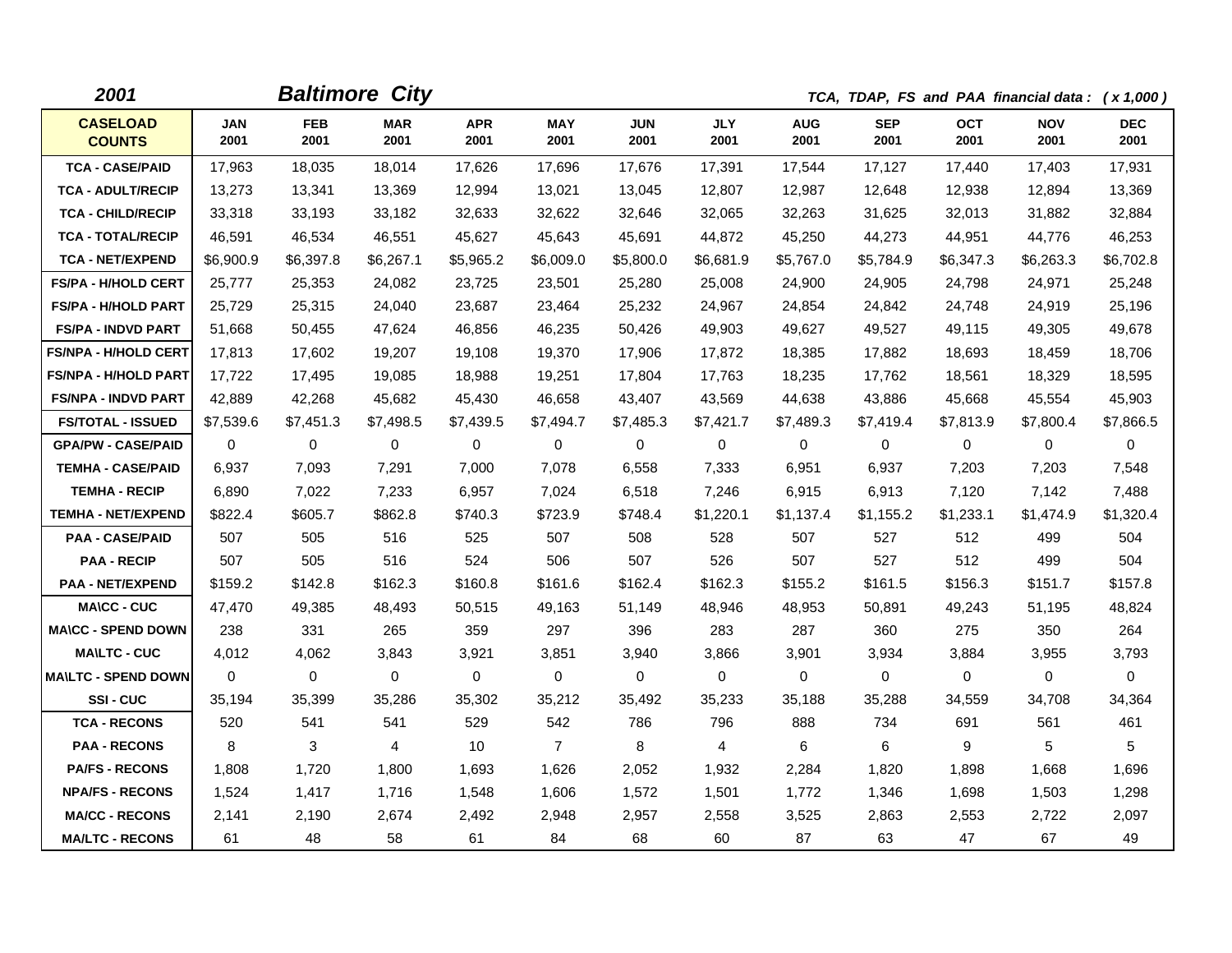| 2002                                   |                    |                    | <b>Baltimore City</b> |                    |                    |                    |                    |                    |                    |                    |                    |                    |
|----------------------------------------|--------------------|--------------------|-----------------------|--------------------|--------------------|--------------------|--------------------|--------------------|--------------------|--------------------|--------------------|--------------------|
| <b>APPLICATIONS</b><br><b>ACTIVITY</b> | <b>JAN</b><br>2002 | <b>FEB</b><br>2002 | <b>MAR</b><br>2002    | <b>APR</b><br>2002 | <b>MAY</b><br>2002 | <b>JUN</b><br>2002 | <b>JLY</b><br>2002 | <b>AUG</b><br>2002 | <b>SEP</b><br>2002 | <b>OCT</b><br>2002 | <b>NOV</b><br>2002 | <b>DEC</b><br>2002 |
| <b>TCA - RECD</b>                      | 1,841              | 1,507              | 1,765                 | 2,042              | 1,899              | 1,861              | 2,174              | 2,224              | 1,991              | 2,340              | 1,709              | 1,661              |
| <b>TCA - APPRVD</b>                    | 1,398              | 1,283              | 1,317                 | 1,302              | 1,566              | 1,346              | 1,535              | 1,753              | 1,446              | 1,943              | 1,546              | 1,563              |
| <b>TCA - N/APPRVD</b>                  | 979                | 867                | 1,002                 | 979                | 978                | 723                | 948                | 1,024              | 890                | 1,108              | 936                | 909                |
| <b>TCA - CLOSED</b>                    | 1,748              | 1,551              | 1,530                 | 1,706              | 1,796              | 1,940              | 1,951              | 1,965              | 1,855              | 1,973              | 1,726              | 1,633              |
| <b>FS/PA - RECD</b>                    | 1,964              | 1,785              | 1,885                 | 1,907              | 2,020              | 1,817              | 2,095              | 1,999              | 1,862              | 2,257              | 1,802              | 1,750              |
| <b>FS/PA - APPRVD</b>                  | 2,270              | 2,150              | 2,320                 | 2,126              | 2,214              | 2,009              | 2,312              | 2,312              | 2,025              | 2,540              | 2,124              | 1,983              |
| <b>FS/PA - N/APPRVD</b>                | 638                | 520                | 638                   | 504                | 552                | 442                | 434                | 444                | 345                | 478                | 386                | 370                |
| <b>FS/NPA - RECD</b>                   | 4,058              | 3,159              | 3,565                 | 3,721              | 3,812              | 3,754              | 4,081              | 4,050              | 3,776              | 4,388              | 3,782              | 3,546              |
| <b>FS/NPA - APPRVD</b>                 | 3,423              | 2,845              | 3,131                 | 2,921              | 3,071              | 2,832              | 3,400              | 3,483              | 2,983              | 3,755              | 3,430              | 3,170              |
| <b>FS/NPA - N/APPRVD</b>               | 2,750              | 2,175              | 2,519                 | 2,074              | 2,263              | 1,885              | 1,773              | 1,961              | 1,503              | 1,948              | 1,696              | 1,627              |
| <b>TEMHA - RECD</b>                    | 1,442              | 1,131              | 1,299                 | 1,223              | 1,227              | 1,213              | 1,339              | 1,504              | 1,222              | 1,488              | 1,197              | 1,222              |
| <b>TEMHA - APPRVD</b>                  | 835                | 888                | 961                   | 825                | 828                | 668                | 786                | 848                | 726                | 847                | 762                | 729                |
| <b>TEMHA - N/APPRVD</b>                | 1,085              | 987                | 1,108                 | 834                | 856                | 675                | 803                | 871                | 785                | 1,018              | 936                | 967                |
| <b>TEMHA - CLOSED</b>                  | 758                | 639                | 749                   | 684                | 814                | 708                | 792                | 859                | 716                | 792                | 751                | 668                |
| <b>PAA - RECD</b>                      | 16                 | $\overline{7}$     | 9                     | 13                 | 16                 | 10                 | $\overline{7}$     | 9                  | 13                 | 11                 | 6                  | 13                 |
| <b>PAA - APPRVD</b>                    | 15                 | 8                  | $12 \overline{ }$     | 12                 | 17                 | 13                 | 16                 | 11                 | 17                 | 12                 | 18                 | 12                 |
| <b>PAA - N/APPRVD</b>                  | $\overline{1}$     | 5                  | $\overline{7}$        | 3                  | 3                  | 2                  | 6                  | $\overline{c}$     | 6                  | 4                  | $\overline{c}$     | 4                  |
| <b>PAA - CLOSED</b>                    | 17                 | 15                 | 15                    | 16                 | 14                 | 11                 | 5                  | 16                 | 26                 | 8                  | 16                 | 10                 |
| <b>MA/CC - RECD</b>                    | 7,403              | 6.168              | 6,864                 | 6,867              | 7,390              | 6,935              | 7,169              | 7,921              | 7,108              | 8,090              | 6,790              | 6,375              |
| <b>MA/CC - APPRVD</b>                  | 3,807              | 3,632              | 4,098                 | 3,634              | 4,067              | 3,258              | 3,717              | 4,307              | 3,477              | 4,653              | 3,727              | 3,540              |
| <b>MA/CC - OTO</b>                     | 54                 | 34                 | 51                    | 47                 | 65                 | 42                 | 44                 | 70                 | 43                 | 63                 | 50                 | 44                 |
| <b>MA/CC - N/APPRVD</b>                | 3,959              | 3,824              | 4,265                 | 3,664              | 3,828              | 3,061              | 3,575              | 4,022              | 3,108              | 4,131              | 3,461              | 3,664              |
| <b>MA/LTC - RECD</b>                   | 183                | 203                | 248                   | 214                | 188                | 159                | 183                | 184                | 140                | 204                | 199                | 182                |
| <b>MA/LTC - APPRVD</b>                 | 212                | 181                | 263                   | 247                | 275                | 204                | 255                | 254                | 233                | 289                | 214                | 192                |
| <b>MA/LTC - OTO</b>                    | $\mathbf 0$        | 0                  | $\mathbf 0$           | $\mathbf 0$        | $\mathbf 0$        | $\mathbf 0$        | $\mathbf 0$        | $\mathbf 0$        | $\mathbf 0$        | $\mathbf 0$        | 0                  | 0                  |
| <b>MA/LTC - N/APPRVD</b>               | 215                | 204                | 298                   | 244                | 295                | 194                | 243                | 260                | 218                | 240                | 256                | 257                |
| <b>SSI-RECD</b>                        | 258                | 228                | 290                   | 297                | 280                | 204                | 205                | 264                | 160                | 295                | 290                | 247                |
| <b>SSI-APPRVD</b>                      | 357                | 388                | 455                   | 441                | 451                | 294                | 322                | 391                | 256                | 508                | 481                | 381                |
| SSI-OTO                                | 3                  | $\overline{c}$     | 3                     | 6                  | 4                  | $\overline{c}$     | 4                  | 3                  | 0                  | 5                  | 3                  | 1                  |
| <b>SSI-N/APPRVD</b>                    | 135                | 134                | 180                   | 164                | 184                | 131                | 146                | 154                | 84                 | 195                | 154                | 182                |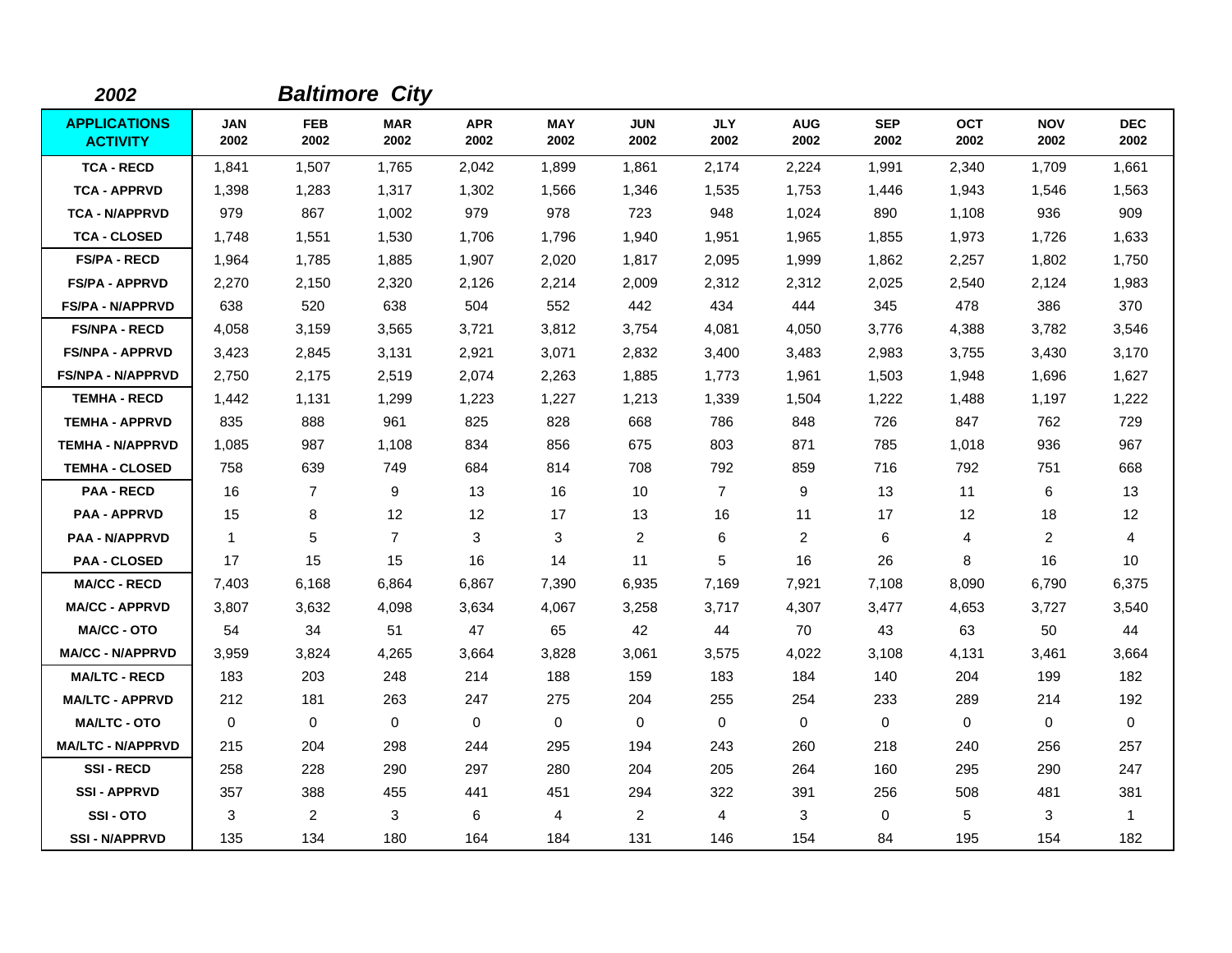| 2002                             |                    |                    | <b>Baltimore City</b> |                    |                    |                    |                    | TCA, TDAP, FS and PAA financial data: (x 1,000) |                    |                    |                    |                    |  |  |
|----------------------------------|--------------------|--------------------|-----------------------|--------------------|--------------------|--------------------|--------------------|-------------------------------------------------|--------------------|--------------------|--------------------|--------------------|--|--|
| <b>CASELOAD</b><br><b>COUNTS</b> | <b>JAN</b><br>2002 | <b>FEB</b><br>2002 | <b>MAR</b><br>2002    | <b>APR</b><br>2002 | <b>MAY</b><br>2002 | <b>JUN</b><br>2002 | <b>JLY</b><br>2002 | <b>AUG</b><br>2002                              | <b>SEP</b><br>2002 | <b>OCT</b><br>2002 | <b>NOV</b><br>2002 | <b>DEC</b><br>2002 |  |  |
| <b>TCA - CASE/PAID</b>           | 17,313             | 17,242             | 17,239                | 16,922             | 16,864             | 16,440             | 16,249             | 16,475                                          | 16,075             | 16,630             | 16,403             | 16,510             |  |  |
| <b>TCA - ADULT/RECIP</b>         | 12,786             | 12,812             | 12,858                | 12,544             | 12,499             | 12,077             | 11,932             | 12,182                                          | 11,790             | 12,323             | 12,188             | 12,248             |  |  |
| <b>TCA - CHILD/RECIP</b>         | 31,681             | 31,550             | 31,438                | 30,777             | 30,775             | 29,829             | 29,411             | 29,945                                          | 29,155             | 30,164             | 29,859             | 29,944             |  |  |
| <b>TCA - TOTAL/RECIP</b>         | 44,467             | 44,362             | 44,296                | 43,321             | 43,274             | 41,906             | 41,343             | 42,127                                          | 40,945             | 42,487             | 42,047             | 42,192             |  |  |
| <b>TCA - NET/EXPEND</b>          | \$6,402.5          | \$5,728.2          | \$9,799.6             | \$6,973.8          | \$6,270.4          | \$5,543.3          | \$6,139.8          | \$5,857.5                                       | \$5,806.1          | \$6,459.5          | \$6,602.6          | \$6,203.4          |  |  |
| <b>FS/PA - H/HOLD CERT</b>       | 25,261             | 25,310             | 25,571                | 25,692             | 25,612             | 25,519             | 25,209             | 25,158                                          | 25,082             | 25,055             | 25,184             | 25,223             |  |  |
| <b>FS/PA - H/HOLD PART</b>       | 25,197             | 25,253             | 25,522                | 25,647             | 25,564             | 25,471             | 25,148             | 25,106                                          | 25,043             | 25,007             | 25,153             | 25,189             |  |  |
| <b>FS/PA - INDVD PART</b>        | 49,629             | 49,230             | 49,629                | 49,673             | 49,270             | 48,982             | 48,173             | 47.769                                          | 47,603             | 47,419             | 47,903             | 48,009             |  |  |
| <b>FS/NPA - H/HOLD CERT</b>      | 18,874             | 18,801             | 19,165                | 18,889             | 18,930             | 18,738             | 19,266             | 20,027                                          | 19,930             | 20,547             | 20,335             | 20,085             |  |  |
| <b>FS/NPA - H/HOLD PART</b>      | 18,752             | 18,673             | 19,037                | 18,770             | 18,796             | 18.620             | 19,084             | 19,855                                          | 19,791             | 20,378             | 20,241             | 19,994             |  |  |
| <b>FS/NPA - INDVD PART</b>       | 45,999             | 46,047             | 46,847                | 46,468             | 46,786             | 46,623             | 47,957             | 47,769                                          | 49,753             | 50,993             | 50,449             | 49,854             |  |  |
| <b>FS/TOTAL - ISSUED</b>         | \$7,750.3          | \$7,783.3          | \$7,875.0             | \$7,852.4          | \$7,836.4          | \$7,792.2          | \$7,862.9          | \$8,011.8                                       | \$7,989.8          | \$8,440.6          | \$8,450.4          | \$8,407.2          |  |  |
| <b>GPA/PW - CASE/PAID</b>        | 0                  | 0                  | 0                     | $\mathbf{0}$       | 0                  | 0                  | 0                  | 0                                               | 0                  | 0                  | 0                  | 0                  |  |  |
| <b>TEMHA - CASE/PAID</b>         | 7,704              | 8,072              | 8,411                 | 8,426              | 8,448              | 7,959              | 9,297              | 8,741                                           | 8,865              | 9,123              | 9,108              | 9,250              |  |  |
| <b>TEMHA - RECIP</b>             | 7,647              | 8,009              | 8,352                 | 8,360              | 8,407              | 7,941              | 9,219              | 8,694                                           | 8,815              | 9,073              | 9,081              | 9,221              |  |  |
| <b>TEMHA - NET/EXPEND</b>        | \$1,315.5          | \$987.8            | \$1,313.6             | \$1,279.9          | \$1,474.5          | \$1,395.3          | \$1,539.6          | \$1,540.7                                       | \$1,290.5          | \$1,385.1          | \$1,487.0          | \$1,516.5          |  |  |
| <b>PAA - CASE/PAID</b>           | 508                | 496                | 495                   | 496                | 504                | 495                | 535                | 518                                             | 517                | 514                | 530                | 513                |  |  |
| <b>PAA - RECIP</b>               | 508                | 496                | 495                   | 495                | 504                | 495                | 535                | 518                                             | 517                | 513                | 530                | 513                |  |  |
| <b>PAA - NET/EXPEND</b>          | \$151.7            | \$147.3            | \$146.7               | \$150.5            | \$149.2            | \$150.4            | \$157.7            | \$155.2                                         | \$156.3            | \$152.2            | \$152.2            | \$148.0            |  |  |
| <b>MA\CC - CUC</b>               | 49,487             | 51,757             | 49,977                | 52,329             | 50,578             | 52,926             | 50,877             | 51,029                                          | 53,183             | 51,148             | 53,172             | 51,010             |  |  |
| <b>MA\CC - SPEND DOWN</b>        | 254                | 321                | 253                   | 351                | 310                | 400                | 287                | 286                                             | 359                | 290                | 365                | 284                |  |  |
| <b>MA\LTC - CUC</b>              | 3,781              | 3,830              | 3,704                 | 3,817              | 3,733              | 3,829              | 3,741              | 3,773                                           | 3,839              | 3,862              | 3,917              | 3,821              |  |  |
| <b>MA\LTC - SPEND DOWN</b>       | $\mathbf{0}$       | $\mathbf 0$        | $\mathbf 0$           | $\mathbf 0$        | $\mathbf 0$        | $\mathbf 0$        | $\mathbf 0$        | $\mathbf 0$                                     | 0                  | $\mathbf 0$        | $\mathbf 0$        | $\mathbf 0$        |  |  |
| SSI-CUC                          | 34,336             | 34,434             | 34,373                | 34,386             | 34,098             | 33,918             | 33,495             | 33,319                                          | 33,348             | 33,315             | 33,538             | 33,538             |  |  |
| <b>TCA - RECONS</b>              | 467                | 491                | 575                   | 514                | 553                | 585                | 705                | 773                                             | 526                | 635                | 475                | 539                |  |  |
| <b>PAA - RECONS</b>              | 4                  | 3                  | $\overline{7}$        | 6                  | $\overline{7}$     | 5                  | 6                  | 5                                               | 4                  | 6                  | 4                  | 4                  |  |  |
| <b>PA/FS - RECONS</b>            | 1,568              | 1,531              | 1,615                 | 1,490              | 1,611              | 1,496              | 1,563              | 1,771                                           | 1,351              | 1,633              | 1,289              | 1,490              |  |  |
| <b>NPA/FS - RECONS</b>           | 1,138              | 1,071              | 1,304                 | 1,330              | 1,390              | 1,057              | 1,038              | 1,223                                           | 1,056              | 1,373              | 1,224              | 1,122              |  |  |
| <b>MA/CC - RECONS</b>            | 2,329              | 2,970              | 3,189                 | 2,883              | 3,012              | 2,472              | 2,890              | 3,382                                           | 2,675              | 2,908              | 2,576              | 2,539              |  |  |
| <b>MA/LTC - RECONS</b>           | 50                 | 79                 | 74                    | 62                 | 75                 | 70                 | 73                 | 73                                              | 50                 | 57                 | 45                 | 61                 |  |  |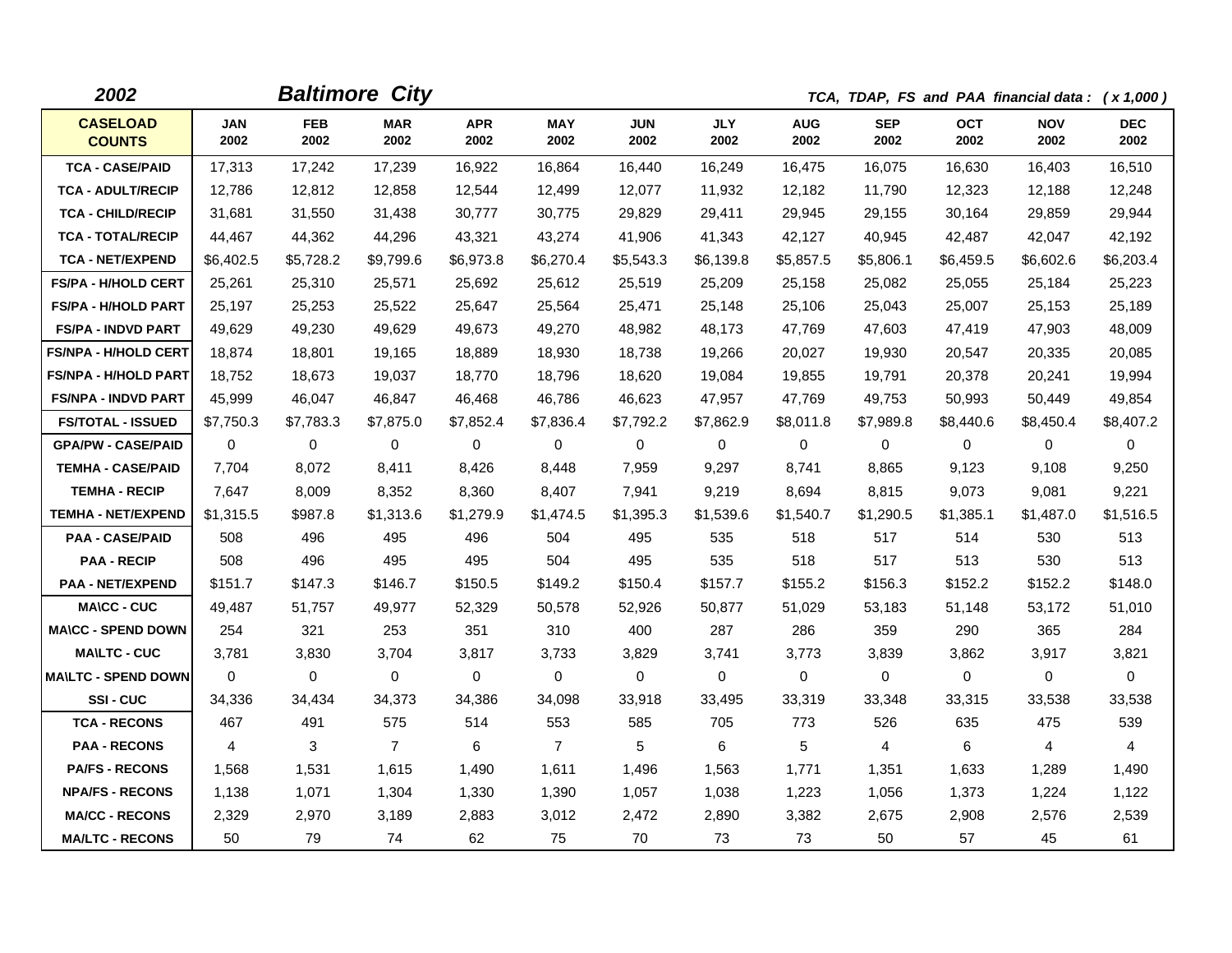| 2003                                   |                    |                    | <b>Baltimore City</b> |                    |                    |                    |                    |                    |                    |                    |                    |                    |
|----------------------------------------|--------------------|--------------------|-----------------------|--------------------|--------------------|--------------------|--------------------|--------------------|--------------------|--------------------|--------------------|--------------------|
| <b>APPLICATIONS</b><br><b>ACTIVITY</b> | <b>JAN</b><br>2003 | <b>FEB</b><br>2003 | <b>MAR</b><br>2003    | <b>APR</b><br>2003 | <b>MAY</b><br>2003 | <b>JUN</b><br>2003 | <b>JLY</b><br>2003 | <b>AUG</b><br>2003 | <b>SEP</b><br>2003 | <b>OCT</b><br>2003 | <b>NOV</b><br>2003 | <b>DEC</b><br>2003 |
| <b>TCA - RECD</b>                      | 1,992              | 1,180              | 1,693                 | 1,752              | 1,687              | 1,669              | 1,780              | 1,621              | 1,595              | 1,925              | 1,549              | 1,575              |
| <b>TCA - APPRVD</b>                    | 1,371              | 1,058              | 1,179                 | 1,400              | 1,336              | 1,290              | 1,513              | 1,362              | 1,301              | 1,445              | 1,284              | 1,426              |
| <b>TCA - N/APPRVD</b>                  | 923                | 731                | 797                   | 689                | 853                | 794                | 992                | 893                | 819                | 1,031              | 923                | 1,258              |
| <b>TCA - CLOSED</b>                    | 1,528              | 1,440              | 1,377                 | 1,688              | 1,541              | 1,554              | 1,656              | 1,672              | 1,611              | 1,588              | 1,538              | 1,287              |
| <b>FS/PA - RECD</b>                    | 1,858              | 1.367              | 1,250                 | 1,134              | 1,209              | 1,150              | 1,266              | 1,184              | 1,124              | 1,397              | 1,173              | 1,291              |
| <b>FS/PA - APPRVD</b>                  | 2,114              | 1,593              | 1,343                 | 1,128              | 1,269              | 1,203              | 1,386              | 1,437              | 1,188              | 1,494              | 1,395              | 1,611              |
| <b>FS/PA - N/APPRVD</b>                | 452                | 314                | 209                   | 207                | 259                | 276                | 353                | 295                | 301                | 487                | 309                | 487                |
| <b>FS/NPA - RECD</b>                   | 4,449              | 2,812              | 4,177                 | 4,065              | 4,146              | 3,812              | 4,307              | 3,715              | 3,583              | 4,958              | 3,781              | 4,262              |
| <b>FS/NPA - APPRVD</b>                 | 3,741              | 2,488              | 3,616                 | 3,217              | 3,476              | 3,096              | 3,914              | 3,738              | 3,012              | 4,287              | 3,505              | 4,371              |
| <b>FS/NPA - N/APPRVD</b>               | 1,814              | 1,225              | 1,690                 | 1,430              | 1,700              | 1,671              | 2,117              | 1,820              | 1,819              | 2,462              | 1,705              | 2,519              |
| <b>TEMHA - RECD</b>                    | 1,785              | 1,144              | 1,591                 | 1,467              | 1,509              | 1,288              | 1,461              | 1,348              | 1,363              | 1,669              | 1,229              | 1,508              |
| <b>TEMHA - APPRVD</b>                  | 960                | 784                | 974                   | 859                | 897                | 811                | 873                | 968                | 781                | 985                | 781                | 947                |
| <b>TEMHA - N/APPRVD</b>                | 1,129              | 940                | 1,116                 | 820                | 1,002              | 823                | 1,036              | 1,012              | 939                | 1,129              | 951                | 1,361              |
| <b>TEMHA - CLOSED</b>                  | 879                | 857                | 890                   | 943                | 994                | 930                | 994                | 1,199              | 1,350              | 1,460              | 881                | 759                |
| <b>PAA - RECD</b>                      | 10                 | 18                 | 6                     | 22                 | 14                 | 16                 | 14                 | 8                  | 18                 | 16                 | 5                  | 13                 |
| <b>PAA - APPRVD</b>                    | 15                 | 16                 | 16                    | 27                 | 13                 | 18                 | 15                 | 13                 | 11                 | 16                 | 13                 | 19                 |
| <b>PAA - N/APPRVD</b>                  | 3                  | 6                  | $\overline{7}$        | $\mathbf{1}$       | 6                  | 5                  | $\overline{2}$     | 3                  | $\overline{2}$     | $\overline{7}$     | 5                  | 8                  |
| <b>PAA - CLOSED</b>                    | 16                 | 18                 | 18                    | 25                 | 18                 | 12                 | 13                 | 18                 | 8                  | 19                 | 17                 | 18                 |
| <b>MA/CC - RECD</b>                    | 7,566              | 5,673              | 6,988                 | 7,416              | 7,330              | 6,777              | 7,244              | 6,803              | 6,919              | 7,937              | 6,706              | 6,624              |
| <b>MA/CC - APPRVD</b>                  | 4,343              | 3,270              | 4,206                 | 4,453              | 4,407              | 3,901              | 4,229              | 4,042              | 3,675              | 4,745              | 3,798              | 4,401              |
| <b>MA/CC - OTO</b>                     | 52                 | 31                 | 42                    | 50                 | 36                 | 46                 | 55                 | 31                 | 38                 | 52                 | 40                 | 50                 |
| <b>MA/CC - N/APPRVD</b>                | 4,515              | 3,498              | 4,319                 | 3,923              | 3,933              | 3,331              | 3,980              | 3,963              | 3,386              | 3,886              | 3,093              | 4,584              |
| <b>MA/LTC - RECD</b>                   | 220                | 140                | 226                   | 243                | 207                | 193                | 213                | 190                | 162                | 202                | 146                | 155                |
| <b>MA/LTC - APPRVD</b>                 | 274                | 193                | 361                   | 300                | 345                | 304                | 323                | 240                | 232                | 303                | 184                | 202                |
| <b>MA/LTC - OTO</b>                    | $\mathbf 0$        | $\mathbf 0$        | $\mathbf 0$           | $\mathbf 0$        | 0                  | $\mathbf 0$        | $\mathbf 0$        | 0                  | $\mathbf 0$        | $\mathbf 0$        | $\mathbf 0$        | $\mathbf 0$        |
| <b>MA/LTC - N/APPRVD</b>               | 273                | 215                | 285                   | 247                | 295                | 288                | 281                | 249                | 238                | 222                | 197                | 230                |
| <b>SSI-RECD</b>                        | 229                | 152                | 251                   | 347                | 575                | 365                | 404                | 248                | 353                | 388                | 288                | 285                |
| <b>SSI-APPRVD</b>                      | 377                | 272                | 396                   | 582                | 758                | 574                | 559                | 390                | 483                | 522                | 374                | 421                |
| SSI-OTO                                | 3                  | 0                  | $\overline{2}$        | 0                  | $\mathbf{1}$       | 8                  | 3                  | $\overline{c}$     | 3                  | $\mathbf 0$        | 1                  | 3                  |
| <b>SSI-N/APPRVD</b>                    | 184                | 99                 | 200                   | 259                | 309                | 241                | 273                | 162                | 182                | 216                | 148                | 174                |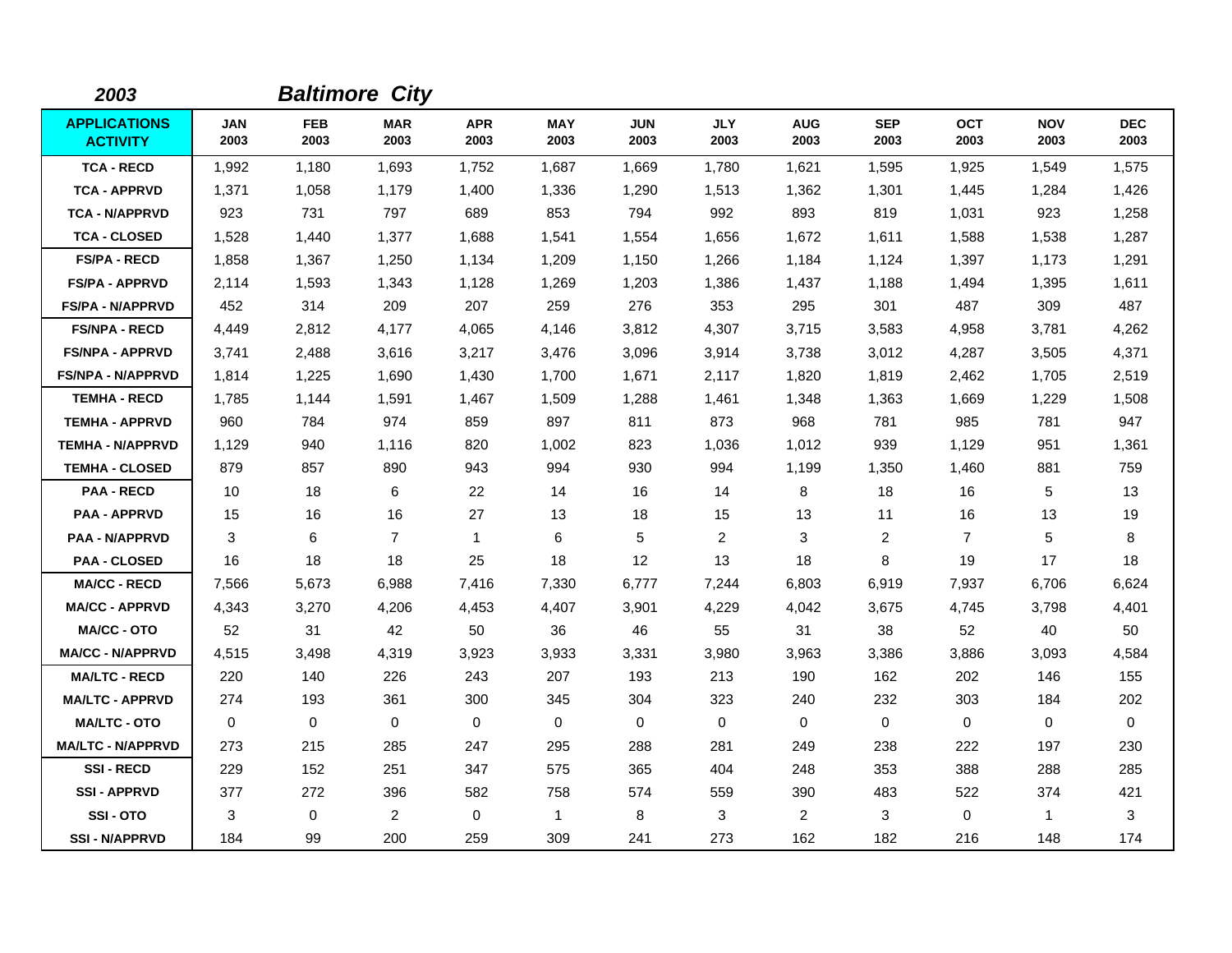| 2003                             |                    |                    | <b>Baltimore City</b> |                    |             |                    |                    | TCA, TDAP, FS and PAA financial data: (x 1,000) |                    |                    |                    |                    |  |  |
|----------------------------------|--------------------|--------------------|-----------------------|--------------------|-------------|--------------------|--------------------|-------------------------------------------------|--------------------|--------------------|--------------------|--------------------|--|--|
| <b>CASELOAD</b><br><b>COUNTS</b> | <b>JAN</b><br>2003 | <b>FEB</b><br>2003 | <b>MAR</b><br>2003    | <b>APR</b><br>2003 | MAY<br>2003 | <b>JUN</b><br>2003 | <b>JLY</b><br>2003 | <b>AUG</b><br>2003                              | <b>SEP</b><br>2003 | <b>OCT</b><br>2003 | <b>NOV</b><br>2003 | <b>DEC</b><br>2003 |  |  |
| <b>TCA - CASE/PAID</b>           | 16,245             | 15,885             | 16,001                | 15,959             | 15,930      | 15,761             | 15,988             | 15,820                                          | 15,659             | 15,845             | 15,911             | 16,268             |  |  |
| <b>TCA - ADULT/RECIP</b>         | 12,018             | 11,745             | 11,854                | 11,814             | 11,803      | 11,642             | 11,881             | 11,733                                          | 11,635             | 11,787             | 11,859             | 12,127             |  |  |
| <b>TCA - CHILD/RECIP</b>         | 29,374             | 28,804             | 28,891                | 28,924             | 28,753      | 28,659             | 28,976             | 28,678                                          | 28,314             | 28,599             | 28,536             | 29,287             |  |  |
| <b>TCA - TOTAL/RECIP</b>         | 41,392             | 40,549             | 40,745                | 40,738             | 40,556      | 40,301             | 40,857             | 40,411                                          | 39,949             | 40,386             | 40,395             | 41,414             |  |  |
| <b>TCA - NET/EXPEND</b>          | \$6,223.0          | \$6,056.2          | \$5,063.5             | \$5,215.5          | \$6,629.8   | \$5,726.9          | \$6,325.8          | \$5,523.7                                       | \$6,212.8          | \$5,833.1          | \$5,915.2          | \$6,018.8          |  |  |
| <b>FS/PA - H/HOLD CERT</b>       | 25,417             | 25,396             | 24,066                | 23,983             | 24,259      | 24,097             | 23,767             | 23,759                                          | 23,195             | 22,813             | 22,943             | 23,070             |  |  |
| <b>FS/PA - H/HOLD PART</b>       | 25,358             | 25,371             | 24,034                | 23,950             | 24,233      | 24,075             | 23,735             | 23,737                                          | 23,174             | 22,789             | 22,916             | 23,051             |  |  |
| <b>FS/PA - INDVD PART</b>        | 48,224             | 48,080             | 44,827                | 44,615             | 45,430      | 44,969             | 44,260             | 44,589                                          | 43,831             | 43,611             | 43,622             | 43,745             |  |  |
| <b>FS/NPA - H/HOLD CERT</b>      | 20,604             | 19,921             | 21,648                | 21,331             | 20,925      | 20,762             | 21,345             | 21,950                                          | 22,156             | 23,046             | 22,212             | 22,764             |  |  |
| <b>FS/NPA - H/HOLD PART</b>      | 20,441             | 19,852             | 21,558                | 21,257             | 20,812      | 20,695             | 21,252             | 21,873                                          | 22,079             | 22,936             | 22,156             | 22,639             |  |  |
| <b>FS/NPA - INDVD PART</b>       | 50,625             | 49,487             | 53,634                | 52,964             | 51,732      | 51,497             | 52,931             | 53,943                                          | 53,946             | 55,199             | 53,883             | 54,942             |  |  |
| <b>FS/TOTAL - ISSUED</b>         | \$8,462.3          | \$8,470.3          | \$8,570.2             | \$8,599.3          | \$8,595.7   | \$8,571.5          | \$8,630.9          | \$8,780.6                                       | \$8,761.0          | \$9,150.4          | \$8,798.7          | \$8,891.7          |  |  |
| <b>GPA/PW - CASE/PAID</b>        | 0                  | 0                  | 0                     | $\mathbf{0}$       | 0           | 0                  | 0                  | 0                                               | $\Omega$           | 0                  | 0                  | 0                  |  |  |
| <b>TEMHA - CASE/PAID</b>         | 9,425              | 9,280              | 9,699                 | 9,511              | 9,558       | 8,722              | 10,339             | 9,445                                           | 8,885              | 8,620              | 8,663              | 9,085              |  |  |
| <b>TEMHA - RECIP</b>             | 9,376              | 9,254              | 9,622                 | 9,426              | 9,502       | 8,678              | 10,271             | 9,408                                           | 8,850              | 8,574              | 8,635              | 9,044              |  |  |
| <b>TEMHA - NET/EXPEND</b>        | \$1,667.0          | \$1,617.1          | \$1,576.5             | \$1,364.5          | \$1,546.7   | \$1,496.2          | \$1,599.5          | \$1,572.8                                       | \$1,488.8          | \$1,372.4          | \$1,459.3          | \$1,496.4          |  |  |
| <b>PAA - CASE/PAID</b>           | 518                | 508                | 520                   | 525                | 501         | 494                | 530                | 511                                             | 510                | 506                | 511                | 507                |  |  |
| <b>PAA - RECIP</b>               | 518                | 508                | 518                   | 523                | 500         | 494                | 530                | 511                                             | 510                | 505                | 511                | 507                |  |  |
| <b>PAA - NET/EXPEND</b>          | \$142.6            | \$147.7            | \$144.9               | \$140.8            | \$141.1     | \$147.1            | \$150.4            | \$146.8                                         | \$146.1            | \$132.3            | \$137.7            | \$141.5            |  |  |
| <b>MA\CC - CUC</b>               | 51,787             | 54,037             | 52,613                | 55,486             | 53,271      | 55,540             | 53,554             | 53,409                                          | 56,903             | 58,088             | 60,254             | 58,140             |  |  |
| <b>MA\CC - SPEND DOWN</b>        | 299                | 362                | 270                   | 375                | 302         | 392                | 341                | 346                                             | 437                | 328                | 408                | 294                |  |  |
| <b>MA\LTC - CUC</b>              | 3,798              | 3.834              | 3,777                 | 3,873              | 3,792       | 3,901              | 3,868              | 3,865                                           | 3,937              | 3,923              | 3,969              | 3,866              |  |  |
| <b>MA\LTC - SPEND DOWN</b>       | $\mathbf{0}$       | $\mathbf 0$        | $\mathbf 0$           | $\mathbf 0$        | $\mathbf 0$ | 0                  | $\mathbf 0$        | $\mathbf 0$                                     | 0                  | $\mathbf 0$        | $\mathbf 0$        | $\mathbf 0$        |  |  |
| SSI-CUC                          | 33,316             | 33,219             | 32,802                | 32,844             | 32,920      | 33,170             | 33,141             | 33,038                                          | 33,143             | 33,116             | 33,189             | 33,046             |  |  |
| <b>TCA - RECONS</b>              | 506                | 555                | 548                   | 538                | 552         | 637                | 763                | 731                                             | 670                | 591                | 539                | 562                |  |  |
| <b>PAA - RECONS</b>              | 4                  | 4                  | 6                     | 11                 | 5           | 5                  | 6                  | 6                                               | 3                  | 6                  | 4                  | $\overline{7}$     |  |  |
| <b>PA/FS - RECONS</b>            | 1,580              | 1,416              | 1,400                 | 1,366              | 1,405       | 1,475              | 1,636              | 1,686                                           | 1,547              | 1,813              | 1,586              | 1,720              |  |  |
| <b>NPA/FS - RECONS</b>           | 1,329              | 1,101              | 1,498                 | 1,451              | 1,287       | 1,124              | 1,110              | 1,207                                           | 1.030              | 1,433              | 1,169              | 1,293              |  |  |
| <b>MA/CC - RECONS</b>            | 3,037              | 2,596              | 3,386                 | 3,125              | 3,007       | 2,665              | 3,193              | 3,699                                           | 3,023              | 3,152              | 2,781              | 2,989              |  |  |
| <b>MA/LTC - RECONS</b>           | 76                 | 80                 | 92                    | 59                 | 67          | 62                 | 72                 | 84                                              | 59                 | 65                 | 46                 | 59                 |  |  |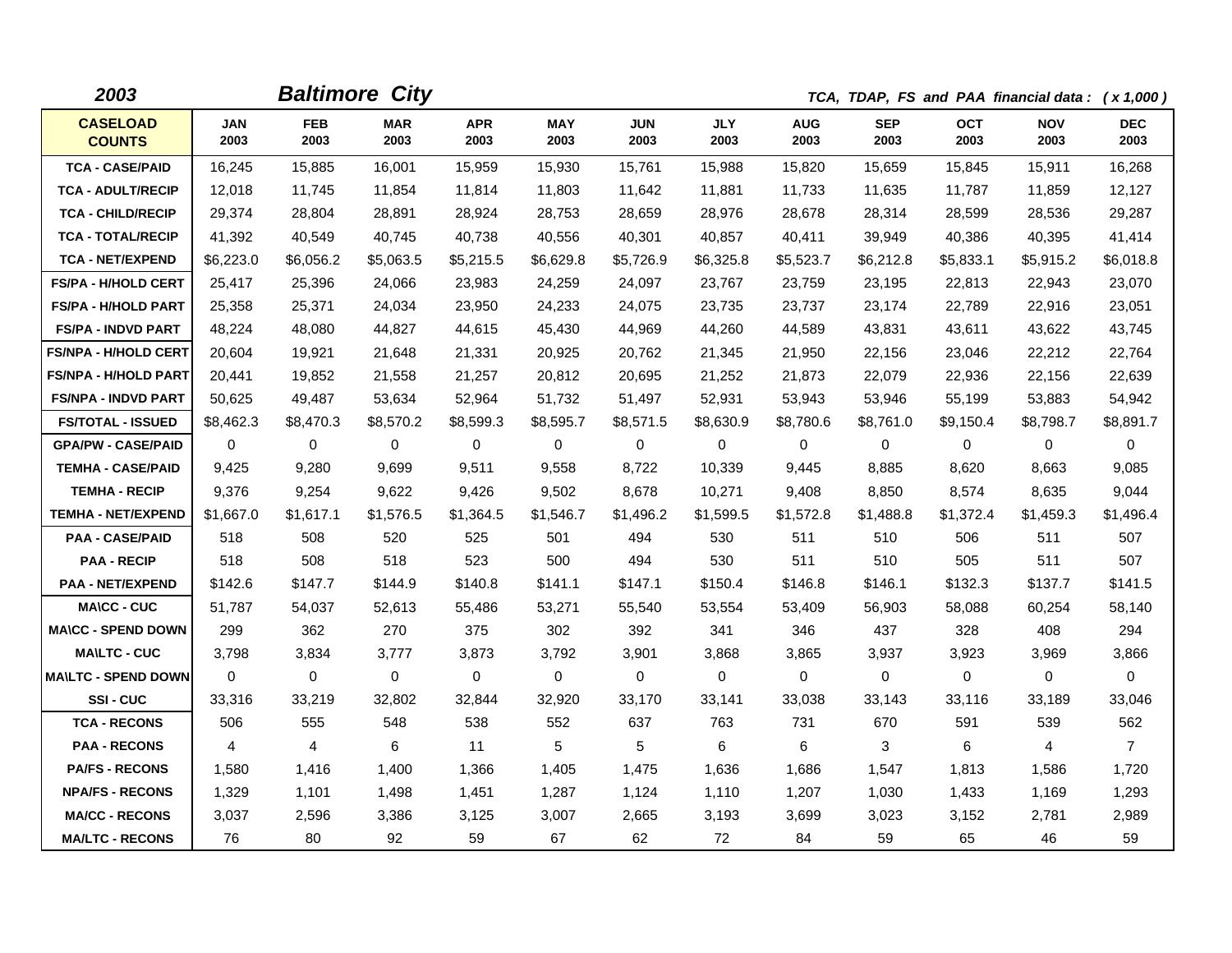| 2004                                   |                    |                         | <b>Baltimore City</b> |                    |                    |                    |                    |                    |                    |                    |                    |                    |
|----------------------------------------|--------------------|-------------------------|-----------------------|--------------------|--------------------|--------------------|--------------------|--------------------|--------------------|--------------------|--------------------|--------------------|
| <b>APPLICATIONS</b><br><b>ACTIVITY</b> | <b>JAN</b><br>2004 | <b>FEB</b><br>2004      | <b>MAR</b><br>2004    | <b>APR</b><br>2004 | <b>MAY</b><br>2004 | <b>JUN</b><br>2004 | <b>JLY</b><br>2004 | <b>AUG</b><br>2004 | <b>SEP</b><br>2004 | <b>OCT</b><br>2004 | <b>NOV</b><br>2004 | <b>DEC</b><br>2004 |
| <b>TCA - RECD</b>                      | 1,718              | 1,436                   | 1,986                 | 1,915              | 1,751              | 1,892              | 1,930              | 1,887              | 1,852              | 1,707              | 1,644              | 1,627              |
| <b>TCA - APPRVD</b>                    | 1,105              | 1,036                   | 1,277                 | 1,399              | 1,220              | 1,280              | 1,346              | 1,230              | 1,393              | 1,283              | 1,165              | 1,408              |
| <b>TCA - N/APPRVD</b>                  | 925                | 880                     | 942                   | 974                | 898                | 1,007              | 1,011              | 1,089              | 1,039              | 957                | 820                | 1,033              |
| <b>TCA - CLOSED</b>                    | 1,694              | 1,319                   | 1,423                 | 1,669              | 1,409              | 1,420              | 1,576              | 1,381              | 1,816              | 1,423              | 1,481              | 1,481              |
| <b>FS/PA - RECD</b>                    | 1,374              | 1,146                   | 1,266                 | 1,166              | 1,242              | 1,323              | 1,348              | 1,216              | 1,305              | 1,214              | 1,020              | 1,144              |
| <b>FS/PA - APPRVD</b>                  | 1,451              | 1,204                   | 1,244                 | 1,301              | 1,261              | 1,337              | 1,446              | 1,252              | 1,395              | 1,236              | 1,152              | 1,312              |
| <b>FS/PA - N/APPRVD</b>                | 411                | 290                     | 297                   | 339                | 227                | 293                | 284                | 290                | 238                | 242                | 229                | 248                |
| <b>FS/NPA - RECD</b>                   | 4,780              | 4,073                   | 4,657                 | 4,685              | 4,261              | 4,647              | 4,944              | 4,552              | 4,533              | 4,468              | 4,085              | 4,307              |
| <b>FS/NPA - APPRVD</b>                 | 4,172              | 3,743                   | 4,013                 | 4,197              | 3,678              | 4,060              | 4,485              | 3,919              | 4,011              | 4,047              | 3,850              | 4,271              |
| <b>FS/NPA - N/APPRVD</b>               | 2,171              | 1,564                   | 1,682                 | 1,636              | 1,550              | 1,665              | 1,568              | 1,633              | 1,456              | 1,340              | 1,263              | 1,414              |
| <b>TEMHA - RECD</b>                    | 1,258              | 934                     | 1,053                 | 1,683              | 1,419              | 1,569              | 1,663              | 1,637              | 1,492              | 1,463              | 1,229              | 1,416              |
| <b>TEMHA - APPRVD</b>                  | 946                | 399                     | 469                   | 667                | 829                | 914                | 998                | 835                | 977                | 747                | 577                | 672                |
| <b>TEMHA - N/APPRVD</b>                | 1,455              | 890                     | 986                   | 882                | 927                | 1,093              | 972                | 962                | 1,071              | 1,038              | 998                | 1,145              |
| <b>TEMHA - CLOSED</b>                  | 867                | 763                     | 864                   | 1,309              | 800                | 1,005              | 839                | 736                | 910                | 810                | 783                | 809                |
| <b>PAA - RECD</b>                      | 13                 | 14                      | 14                    | 11                 | 9                  | 13                 | 3                  | 11                 | 10                 | 9                  | 10                 | 16                 |
| <b>PAA - APPRVD</b>                    | 16                 | 13                      | 21                    | 16                 | 9                  | 14                 | $12 \,$            | 9                  | 12                 | 10                 | 10                 | 20                 |
| <b>PAA - N/APPRVD</b>                  | $\mathbf{1}$       | 5                       | $\overline{7}$        | 3                  | $\mathbf{1}$       | 4                  | $\overline{c}$     | 0                  | 3                  | 4                  | $\overline{2}$     | 3                  |
| <b>PAA - CLOSED</b>                    | 19                 | 15                      | 14                    | 13                 | 15                 | 11                 | 12                 | 13                 | 11                 | 17                 | 19                 | 12                 |
| <b>MA/CC - RECD</b>                    | 7,120              | 6,419                   | 7,626                 | 7,823              | 6,665              | 7,245              | 7,416              | 6,879              | 7,613              | 7,219              | 6,345              | 6,753              |
| <b>MA/CC - APPRVD</b>                  | 4,502              | 4,133                   | 5,089                 | 5,027              | 4,023              | 4,618              | 4,592              | 4,446              | 4,811              | 4,688              | 3,793              | 4,360              |
| <b>MA/CC - OTO</b>                     | 53                 | 45                      | 51                    | 57                 | 38                 | 38                 | 61                 | 56                 | 50                 | 15                 | 42                 | 48                 |
| <b>MA/CC - N/APPRVD</b>                | 5,113              | 4,305                   | 4,578                 | 4,158              | 3,527              | 4,130              | 4,041              | 3,906              | 4,054              | 3,662              | 3,266              | 3,920              |
| <b>MA/LTC - RECD</b>                   | 182                | 211                     | 216                   | 193                | 189                | 174                | 187                | 185                | 178                | 158                | 154                | 169                |
| <b>MA/LTC - APPRVD</b>                 | 254                | 276                     | 315                   | 339                | 244                | 242                | 272                | 216                | 219                | 194                | 205                | 232                |
| <b>MA/LTC - OTO</b>                    | 0                  | 0                       | $\mathbf 0$           | $\mathbf 0$        | 0                  | $\mathbf 0$        | $\mathbf 0$        | 0                  | $\mathbf 0$        | $\mathbf 0$        | $\mathbf 0$        | 0                  |
| <b>MA/LTC - N/APPRVD</b>               | 231                | 213                     | 263                   | 241                | 235                | 219                | 205                | 194                | 185                | 180                | 168                | 206                |
| <b>SSI-RECD</b>                        | 313                | 297                     | 393                   | 363                | 272                | 408                | 318                | 283                | 316                | 345                | 234                | 322                |
| <b>SSI-APPRVD</b>                      | 535                | 446                     | 566                   | 520                | 384                | 555                | 444                | 413                | 480                | 583                | 383                | 495                |
| SSI-OTO                                | $\mathbf{1}$       | $\overline{\mathbf{c}}$ | $\overline{c}$        | 4                  | $\mathbf{1}$       | $\mathbf{1}$       | $\overline{c}$     | $\overline{c}$     | 6                  | $\mathbf{1}$       | $\mathbf{1}$       | $\mathbf{1}$       |
| <b>SSI-N/APPRVD</b>                    | 207                | 175                     | 164                   | 203                | 190                | 196                | 183                | 127                | 156                | 170                | 122                | 194                |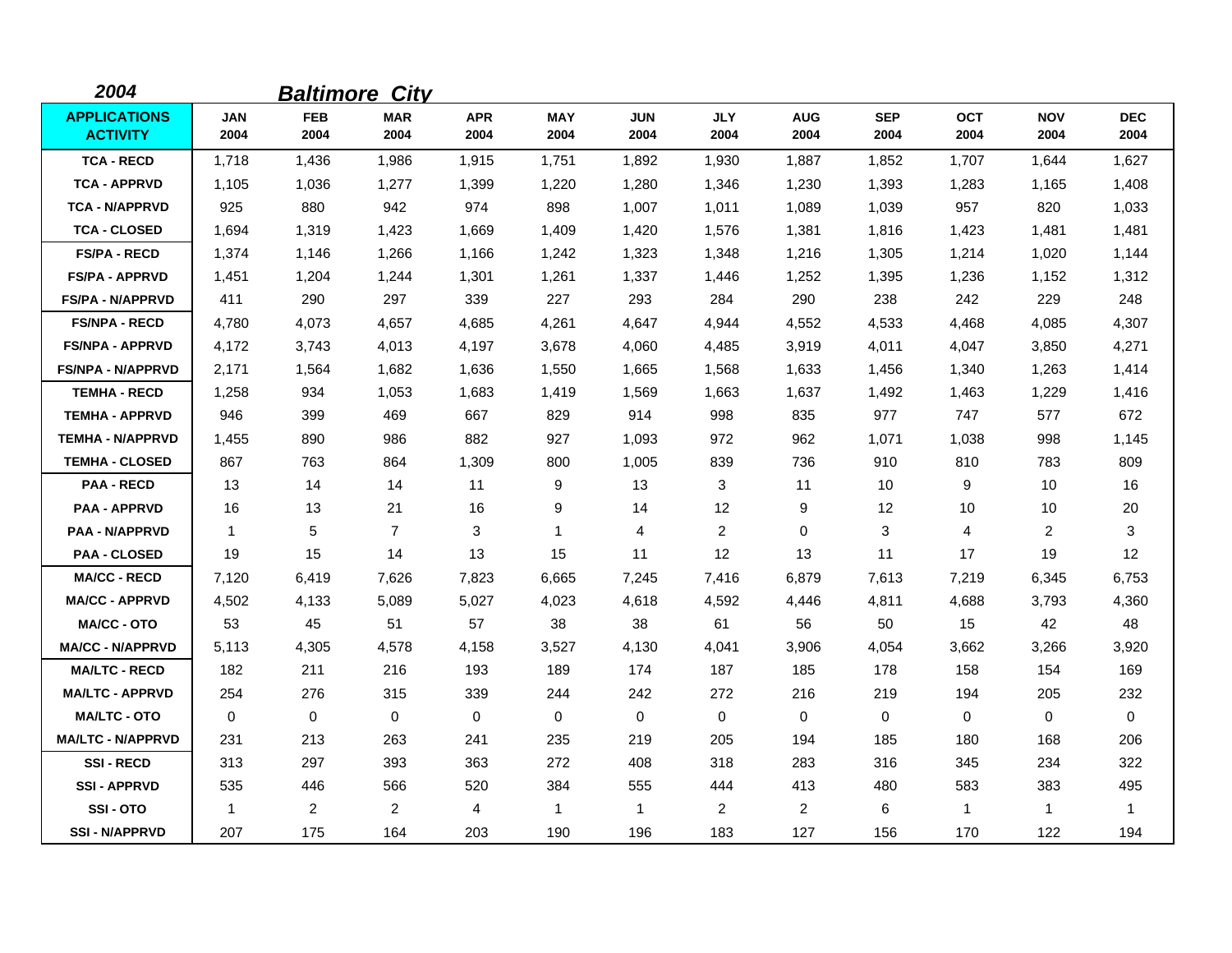| 2004                             |                    |                    | <b>Baltimore City</b> |                    |                    |                    |                    |                    |                    | TCA, TDAP, FS and PAA financial data: (x 1,000) |                    |                    |
|----------------------------------|--------------------|--------------------|-----------------------|--------------------|--------------------|--------------------|--------------------|--------------------|--------------------|-------------------------------------------------|--------------------|--------------------|
| <b>CASELOAD</b><br><b>COUNTS</b> | <b>JAN</b><br>2004 | <b>FEB</b><br>2004 | <b>MAR</b><br>2004    | <b>APR</b><br>2004 | <b>MAY</b><br>2004 | <b>JUN</b><br>2004 | <b>JLY</b><br>2004 | <b>AUG</b><br>2004 | <b>SEP</b><br>2004 | <b>OCT</b><br>2004                              | <b>NOV</b><br>2004 | <b>DEC</b><br>2004 |
| <b>TCA - CASE/PAID</b>           | 15,200             | 15.172             | 15,254                | 15,290             | 15,354             | 15,332             | 15,237             | 15,209             | 15,237             | 15,288                                          | 15,008             | 15,309             |
| <b>TCA - ADULT/RECIP</b>         | 11,179             | 11,180             | 11,233                | 11,281             | 11,337             | 11,351             | 11,256             | 11,270             | 11,278             | 11,338                                          | 11,071             | 11,365             |
| <b>TCA - CHILD/RECIP</b>         | 27,453             | 27,376             | 27,537                | 27,611             | 27,801             | 27,615             | 27,562             | 27,626             | 27,621             | 27,842                                          | 27,195             | 27,763             |
| <b>TCA - TOTAL/RECIP</b>         | 38,632             | 38,556             | 38,770                | 38,892             | 39,138             | 38,966             | 38,818             | 38,896             | 38,899             | 39,180                                          | 38,266             | 39,128             |
| <b>TCA - NET/EXPEND</b>          | \$6,061.0          | \$5,685.0          | \$5,396.4             | \$5,564.3          | \$5,619.3          | \$5,316.6          | \$5,227.6          | \$6,199.5          | \$5,527.2          | \$5,539.2                                       | \$5,435.3          | \$5,807.2          |
| <b>FS/PA - H/HOLD CERT</b>       | 22,939             | 22,677             | 21,965                | 21,385             | 21,510             | 21,499             | 21,889             | 22,300             | 22,237             | 22,480                                          | 22,419             | 22,295             |
| <b>FS/PA - H/HOLD PART</b>       | 22,926             | 22,664             | 21,948                | 21,370             | 21,487             | 21,481             | 21,875             | 22,282             | 22,222             | 22,471                                          | 22,410             | 22,285             |
| <b>FS/PA - INDVD PART</b>        | 43,428             | 42,566             | 41,255                | 40,678             | 41,262             | 41,165             | 41,775             | 42,355             | 42,045             | 42,480                                          | 42,373             | 42,181             |
| <b>FS/NPA - H/HOLD CERT</b>      | 22,518             | 22,601             | 23,541                | 24,408             | 24,338             | 24,733             | 24,999             | 25,001             | 24,981             | 24,990                                          | 25,036             | 25,475             |
| <b>FS/NPA - H/HOLD PART</b>      | 22,401             | 22,544             | 23,405                | 24,296             | 24,284             | 24,638             | 24,871             | 24,918             | 24,899             | 24,921                                          | 24,958             | 25,386             |
| <b>FS/NPA - INDVD PART</b>       | 54,068             | 54,320             | 55,922                | 57,376             | 57,041             | 58,233             | 59,250             | 59,634             | 59,950             | 60,078                                          | 60,193             | 60,777             |
| <b>FS/TOTAL - ISSUED</b>         | \$8,813.6          | \$8,784.6          | \$8,844.2             | \$8,939.4          | \$8,978.9          | \$9,066.9          | \$9,198.6          | \$9,339.7          | \$9,302.6          | \$10,018.5                                      | \$10,043.0         | \$10,047.2         |
| <b>GPA/PW - CASE/PAID</b>        | $\mathbf 0$        | $\mathbf 0$        | 0                     | $\mathbf 0$        | 0                  | 0                  | $\mathbf 0$        | $\mathbf 0$        | 0                  | 0                                               | $\mathbf 0$        | 0                  |
| <b>TEMHA - CASE/PAID</b>         | 9,068              | 7,927              | 7,236                 | 7,216              | 7,796              | 7,347              | 8,650              | 8,252              | 8,469              | 8,336                                           | 8,133              | 8,092              |
| <b>TEMHA - RECIP</b>             | 9,027              | 7,896              | 7,194                 | 7,158              | 7,740              | 7,320              | 8,592              | 8,199              | 8,430              | 8,267                                           | 8,070              | 8,035              |
| <b>TEMHA - NET/EXPEND</b>        | \$1,490.3          | \$1,240.4          | \$1,142.3             | \$1,068.5          | \$1,209.1          | \$1,242.8          | \$1,334.1          | \$1,306.5          | \$1,389.0          | \$1,288.2                                       | \$1,233.0          | \$1,251.0          |
| <b>PAA - CASE/PAID</b>           | 507                | 502                | 512                   | 519                | 506                | 499                | 526                | 503                | 510                | 494                                             | 490                | 502                |
| <b>PAA - RECIP</b>               | 507                | 502                | 510                   | 519                | 506                | 499                | 526                | 503                | 510                | 493                                             | 490                | 502                |
| <b>PAA - NET/EXPEND</b>          | \$130.2            | \$134.7            | \$137.3               | \$138.5            | \$142.3            | \$135.5            | \$135.8            | \$135.9            | \$134.4            | \$125.1                                         | \$130.6            | \$127.0            |
| <b>MA\CC - CUC</b>               | 58.883             | 61,352             | 59,783                | 63,007             | 60,999             | 63,683             | 61,923             | 61,849             | 64,863             | 62,081                                          | 64,403             | 61,978             |
| <b>MA\CC - SPEND DOWN</b>        | 310                | 414                | 328                   | 466                | 374                | 473                | 378                | 353                | 443                | 311                                             | 397                | 306                |
| <b>MAILTC - CUC</b>              | 3,849              | 3,982              | 3,925                 | 4,010              | 3,936              | 4,000              | 3,967              | 3,903              | 3,950              | 3,879                                           | 3,941              | 3,859              |
| <b>MA\LTC - SPEND DOWN</b>       | $\mathbf{0}$       | $\mathbf 0$        | 0                     | $\mathbf{0}$       | $\mathbf 0$        | 0                  | $\mathbf 0$        | 0                  | 0                  | 0                                               | $\mathbf{0}$       | 0                  |
| SSI-CUC                          | 33,184             | 33,316             | 33,300                | 33,426             | 33,306             | 33,618             | 33,407             | 33,427             | 33,661             | 33,785                                          | 33,837             | 33,842             |
| <b>TCA - RECONS</b>              | 492                | 597                | 647                   | 580                | 620                | 676                | 718                | 725                | 693                | 549                                             | 490                | 598                |
| <b>PAA - RECONS</b>              | $\overline{2}$     | 3                  | 3                     | 8                  | $\overline{7}$     | 6                  | 6                  | $\overline{7}$     | 3                  | 3                                               | 3                  | $\overline{7}$     |
| <b>PA/FS - RECONS</b>            | 1,656              | 1,955              | 1,989                 | 1,932              | 1,770              | 1,810              | 1,870              | 1,940              | 1,901              | 1,846                                           | 1,646              | 1,910              |
| <b>NPA/FS - RECONS</b>           | 1.170              | 1,329              | 1,582                 | 1.774              | 1,536              | 1,662              | 1,687              | 1,654              | 1.769              | 1,621                                           | 1,346              | 1,441              |
| <b>MA/CC - RECONS</b>            | 2.794              | 3,554              | 3.950                 | 3,463              | 3,070              | 3,216              | 3,509              | 3,853              | 3,672              | 3,601                                           | 2,889              | 3,660              |
| <b>MA/LTC - RECONS</b>           | 61                 | 71                 | 79                    | 65                 | 61                 | 61                 | 65                 | 69                 | 69                 | 60                                              | 59                 | 52                 |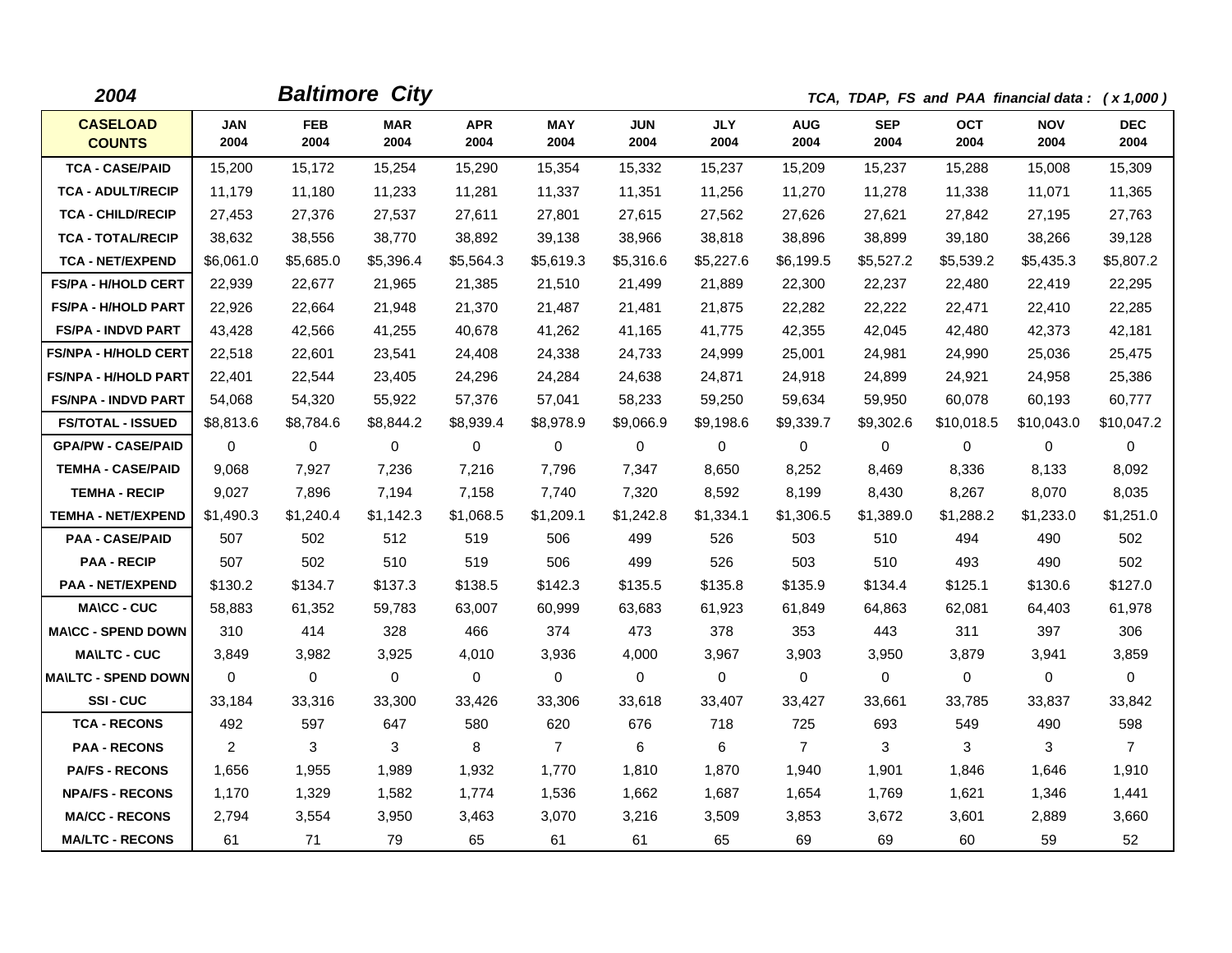| 2005                                   |                    |                    | <b>Baltimore City</b> |                    |                    |                    |                    |                            |                    |                    |                    |                    |
|----------------------------------------|--------------------|--------------------|-----------------------|--------------------|--------------------|--------------------|--------------------|----------------------------|--------------------|--------------------|--------------------|--------------------|
| <b>APPLICATIONS</b><br><b>ACTIVITY</b> | <b>JAN</b><br>2005 | <b>FEB</b><br>2005 | <b>MAR</b><br>2005    | <b>APR</b><br>2005 | <b>MAY</b><br>2005 | <b>JUN</b><br>2005 | <b>JLY</b><br>2005 | <b>AUG</b><br>2005         | <b>SEP</b><br>2005 | <b>OCT</b><br>2005 | <b>NOV</b><br>2005 | <b>DEC</b><br>2005 |
| <b>TCA - RECD</b>                      | 1,677              | 1,268              | 1,940                 | 1,741              | 1,657              | 1,790              |                    |                            |                    |                    |                    |                    |
| <b>TCA - APPRVD</b>                    | 1,091              | 959                | 1,148                 | 1,161              | 1,041              | 1,225              |                    |                            |                    |                    |                    |                    |
| <b>TCA - N/APPRVD</b>                  | 859                | 803                | 835                   | 872                | 913                | 944                |                    | NEW FORMAT AS OF JULY 2005 |                    |                    |                    |                    |
| <b>TCA - CLOSED</b>                    | 1,559              | 1,441              | 1,615                 | 1,612              | 1,588              | 1,685              |                    |                            |                    |                    |                    |                    |
| <b>FS/PA - RECD</b>                    | 979                | 995                | 1,143                 | 1,055              | 976                | 1,019              |                    |                            |                    |                    |                    |                    |
| <b>FS/PA - APPRVD</b>                  | 995                | 1,055              | 1,210                 | 1,065              | 1,008              | 1,079              |                    |                            |                    |                    |                    |                    |
| FS/PA - N/APPRVD                       | 235                | 198                | 229                   | 194                | 156                | 221                |                    |                            |                    |                    |                    |                    |
| <b>FS/NPA - RECD</b>                   | 4,291              | 3,510              | 4,623                 | 4,517              | 4,370              | 4,757              |                    | NEW FORMAT AS OF JULY 2005 |                    |                    |                    |                    |
| <b>FS/NPA - APPRVD</b>                 | 3,785              | 3,450              | 4,284                 | 3,996              | 3,941              | 4,427              |                    |                            |                    |                    |                    |                    |
| <b>FS/NPA - N/APPRVD</b>               | 1,204              | 1,077              | 1,128                 | 942                | 986                | 1,213              |                    |                            |                    |                    |                    |                    |
| <b>TEMHA - RECD</b>                    | 1,333              | 1,142              | 1,554                 | 1,498              | 1,523              | 1,485              |                    |                            |                    |                    |                    |                    |
| <b>TEMHA - APPRVD</b>                  | 615                | 744                | 845                   | 778                | 779                | 932                |                    |                            |                    |                    |                    |                    |
| <b>TEMHA - N/APPRVD</b>                | 1,092              | 1,094              | 1,147                 | 901                | 1,006              | 1,180              |                    |                            |                    |                    |                    |                    |
| <b>TEMHA - CLOSED</b>                  | 835                | 732                | 927                   | 1,170              | 1,162              | 1,031              |                    |                            |                    |                    |                    |                    |
| <b>PAA - RECD</b>                      | 5                  | $\,$ 5 $\,$        | 17                    | 14                 | 10                 | 9                  |                    |                            |                    |                    |                    |                    |
| <b>PAA - APPRVD</b>                    | 3                  | 6                  | 23                    | 16                 | 9                  | 12                 |                    |                            |                    |                    |                    |                    |
| <b>PAA - N/APPRVD</b>                  | $\overline{c}$     | $\mathbf{1}$       | $\overline{c}$        | 3                  | $\overline{c}$     | 3                  |                    |                            |                    |                    |                    |                    |
| <b>PAA - CLOSED</b>                    | 11                 | 6                  | 12                    | 20                 | 8                  | 22                 |                    |                            |                    |                    |                    |                    |
| <b>MA/CC - RECD</b>                    | 6,847              | 5,824              | 7,511                 | 7,331              | 6,950              | 7,359              |                    |                            |                    |                    |                    |                    |
| <b>MA/CC - APPRVD</b>                  | 3,962              | 3,623              | 5,052                 | 4,629              | 4,324              | 4,861              |                    |                            |                    |                    |                    |                    |
| <b>MA/CC - OTO</b>                     | 27                 | 33                 | 42                    | 40                 | 42                 | 38                 |                    |                            |                    |                    |                    |                    |
| <b>MA/CC - N/APPRVD</b>                | 3,694              | 3,619              | 4,638                 | 4,163              | 3,934              | 4,680              |                    |                            |                    |                    |                    |                    |
| <b>MA/LTC - RECD</b>                   | 181                | 162                | 216                   | 200                | 197                | 206                |                    |                            |                    |                    |                    |                    |
| <b>MA/LTC - APPRVD</b>                 | 205                | 225                | 294                   | 274                | 216                | 281                |                    |                            |                    |                    |                    |                    |
| <b>MA/LTC - OTO</b>                    | 0                  | 0                  | 0                     | 0                  | 0                  | 0                  |                    |                            |                    |                    |                    |                    |
| <b>MA/LTC - N/APPRVD</b>               | 157                | 201                | 217                   | 258                | 219                | 268                |                    |                            |                    |                    |                    |                    |
| <b>SSI-RECD</b>                        | 274                | 155                | 305                   | 322                | 255                | 303                |                    |                            |                    |                    |                    |                    |
| <b>SSI-APPRVD</b>                      | 420                | 253                | 511                   | 495                | 366                | 466                |                    |                            |                    |                    |                    |                    |
| SSI-OTO                                | 3                  | $\overline{2}$     | $\overline{c}$        | $\overline{a}$     | $\overline{2}$     | $\mathbf{1}$       |                    |                            |                    |                    |                    |                    |
| <b>SSI - N/APPRVD</b>                  | 158                | 88                 | 200                   | 209                | 419                | 158                |                    |                            |                    |                    |                    |                    |